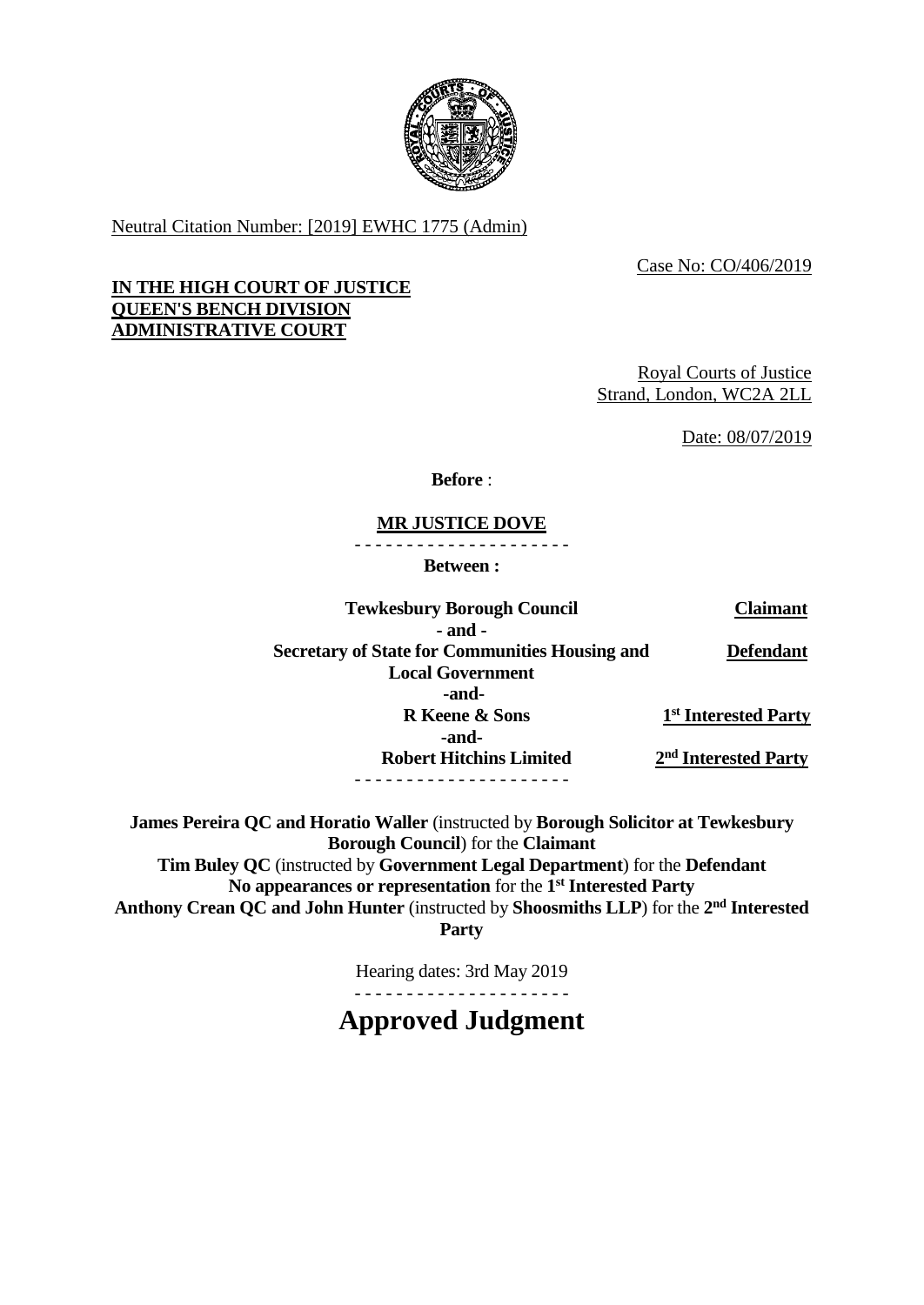## **Mr Justice Dove :**

The facts

- 1. On the  $3<sup>rd</sup>$  May 2016 the First Interested Party made an application for outline planning permission for the erection of 40 dwellings with all matters reserved except access. That application was refused by the Claimant on the  $14<sup>th</sup>$  March 2017. The First Interested Party appealed under section 78 of the Town and Country Planning Act 1990. That appeal was heard before an Inspector at a public inquiry from the  $22<sup>nd</sup>$  to  $25<sup>th</sup>$  May 2018. The Defendant recovered the appeal for his own determination on the 4<sup>th</sup> July 2018.
- 2. One of the issues before the Inspector at the public inquiry was whether or not the Claimant could demonstrate a five year housing land supply. Whilst at the time of the inquiry the requirement to maintain a five year housing land supply was contained in the policy of the National Planning Policy Framework ("the Framework") which was published in March 2012, by the time that the Inspector came to write his report the Framework had been reviewed, and a new edition of national policy had been published in July 2018. The operative policy from the Framework which the Inspector had to apply was contained in paragraphs 59, 60, 65 and 73 as follows:

"59. To support the Government's objective of significantly boosting the supply of homes, it is important that a sufficient amount and variety of land can come forward where it is needed, that the needs of groups with specific housing requirements are addressed and that land with permission is developed without unnecessary delay.

60. To determine the minimum number of homes needed, strategic policies should be informed by a local housing need assessment, conducted using the standard method in national planning guidance- unless exceptional circumstances justify an alternative approach which also reflects current and future demographic trends and market signals. In addition to the local housing need figure, any needs that cannot be met within neighbouring areas should also be taken into account in establishing the amount of housing to be planned for.

…

65. Strategic policy-making authorities should establish a housing requirement figure for the whole area, which shows the extent to which their identified housing need (and any needs that cannot be met within neighbouring areas) can be met over the plan period. With this overall requirement, strategic polices should also set out a housing requirement for designated neighbourhood areas which reflects the overall strategy for the pattern and scale of development and any relevant allocations. Once the strategic policies have been adopted, these figures should not need re-testing at the neighbourhood plan examination, unless there has been a significant change in circumstances that affects the requirement.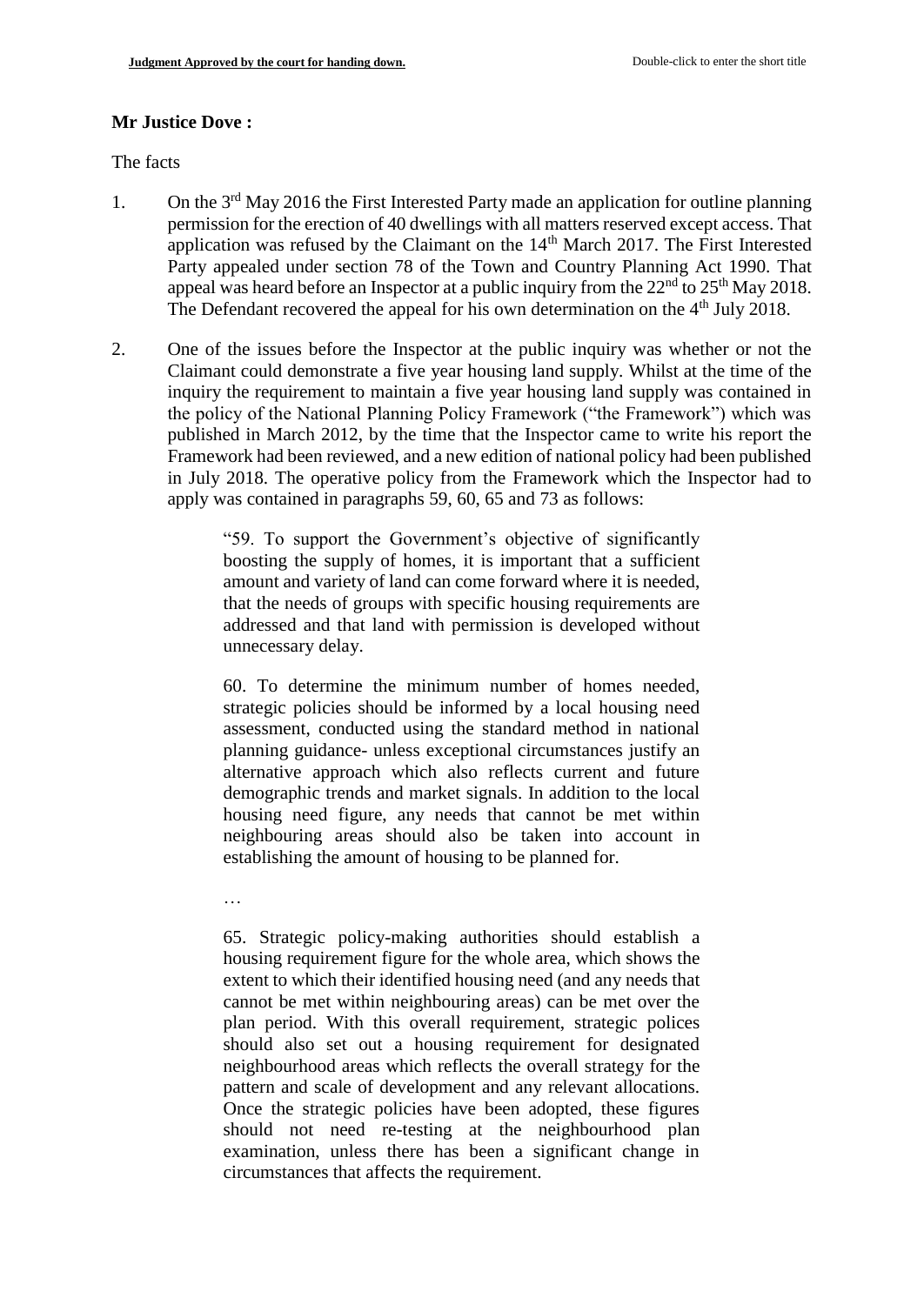…

73. Strategic policies should include a trajectory illustrating the expected rate of housing delivery over the plan period, and all plans should consider whether it is appropriate to set out the anticipated rate of development for specific sites. Local planning authorities should identify and update annually a supply of specific deliverable sites sufficient to provide a minimum of five years' worth of housing against their housing requirement set out in adopted strategic policies, or against their local housing need where the strategic policies are more than five years old. The supply of specific deliverable sites should in addition include a buffer (moved forward from later in the plan period) of:

a) 5% to ensure choice and competition in the market for land; or

b) 10% where the local planning authority wishes to demonstrate a five year supply of deliverable sites through an annual position statement or recently adopted plan, to account for any fluctuations in the market during that year; or

c) 20% where there has been significant under delivery of housing over the previous three years, to improve the prospect of achieving the planned supply."

3. The importance of maintaining and demonstrating a five year housing land supply is recognised by paragraph 11 of the Framework and the presumption in favour of sustainable development, which so far as material and along with footnote 7, provides as follows:

> "11. Plans and decisions should apply a presumption in favour of sustainable development

For decision-taking this means:

c) approving development proposals that accord with an up-todate development plan without delay; or

d) where there are no relevant development plan policies, or the policies which are most important for determining the application are out-of-date<sub>7</sub>, granting permission unless:

i. the application of polices in this Framework that protect areas or assets of particular importance provides a clear reason for refusing the development proposed; or

ii. any adverse impacts of doing so would significantly and demonstrably outweigh the benefits, when assessed against the policies in this Framework taken as a whole.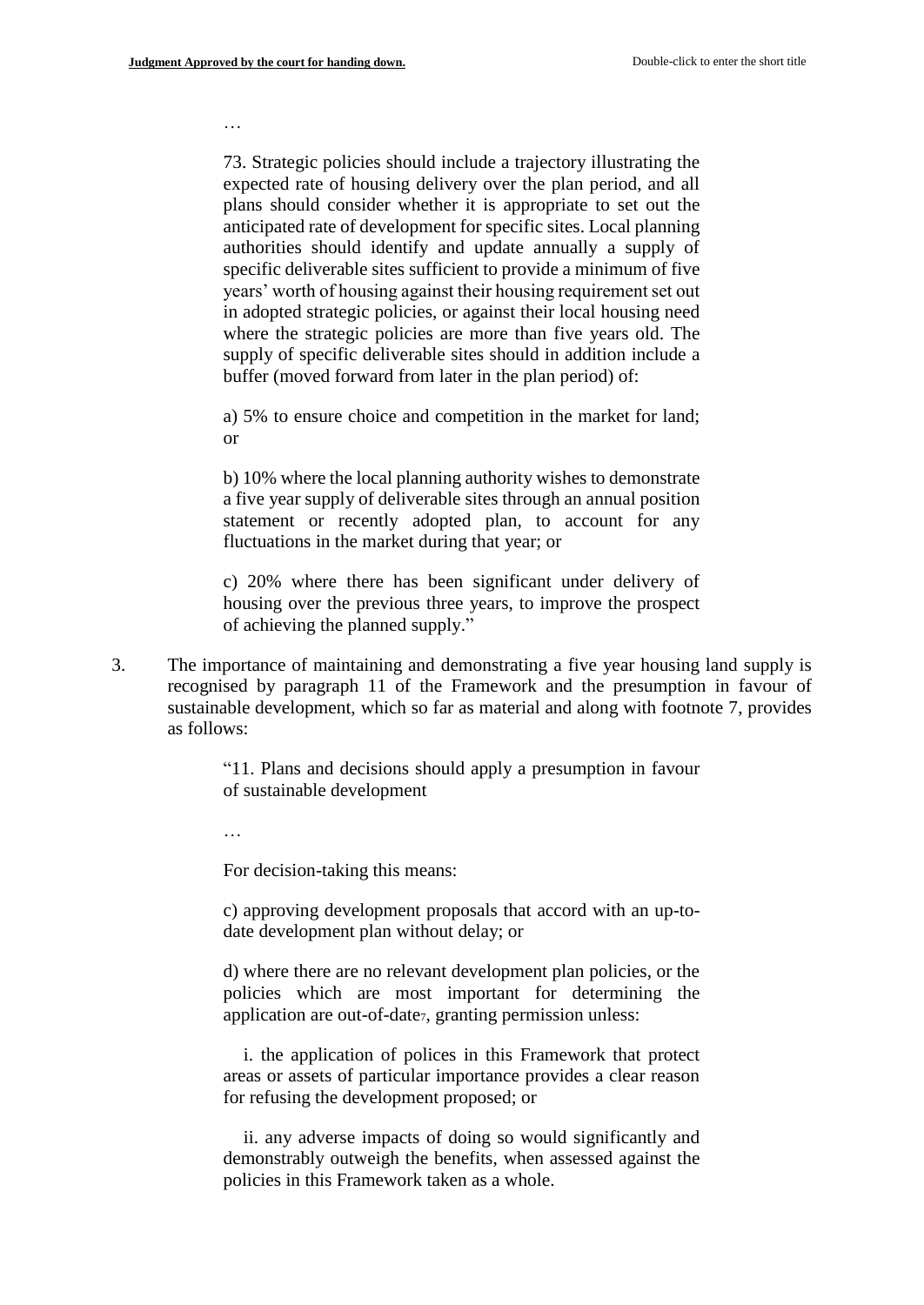…

<sup>7</sup>- This includes, for applications involving the provision of housing, situations where the local planning authority cannot demonstrate a five year supply of deliverable housing sites (with the appropriate buffer, as set out in paragraph 73); or where the Housing Delivery Test indicates that the delivery of housing was substantially below (less than 75% of) the housing requirement over the previous three years. Transitional arrangements for the Housing Delivery Test are set out in Annex 1."

4. Further amplification of the policy is provided in the Defendant's Planning Practice Guidance (the "PPG") in relation to the calculation of five year housing land supply in circumstances where there has been a shortfall in completions against plan requirements prior to the calculation:

## " **"How can past shortfalls in housing completions against planned requirements be addressed**?

Where shortfalls in housing completions against planned requirements have been identified, strategic policy-making authorities may consider what factors might have led to this and whether there are any measures that the authority can take, either alone or jointly with other authorities, which may counter the trend.

Where relevant, strategic policy-makers will need to consider the recommendations from any action plans prepared as a result of past under-delivery, as confirmed by the housing delivery test.

The level of deficit or shortfall will need to be calculated from the base date of the adopted plan and should be added to the plan requirements for the next 5 year period (the Sedgefield approach). If a strategic policy-making authority wishes to deal with past under deliver over a longer period, then a case may be made as part of the plan-making and examination process rather than on a case by case basis on appeal.

Where strategic policy-making authorities are unable to address past shortfalls over a 5 year period due to their scale, they may need to reconsider their approach to bringing land forward and the assumptions which they make. For example, by considering developers' past performance on delivery; reducing the length of time a permission is valid; re-prioritising reserve sites which are 'ready to go'; delivering development directly or through arms' length organisation; or sub-dividing major sites where appropriate, and where it can be demonstrated that this would not be detrimental to the quality or deliverability of a scheme.

### **How can past over-supply of housing completions against planned requirements be addressed?**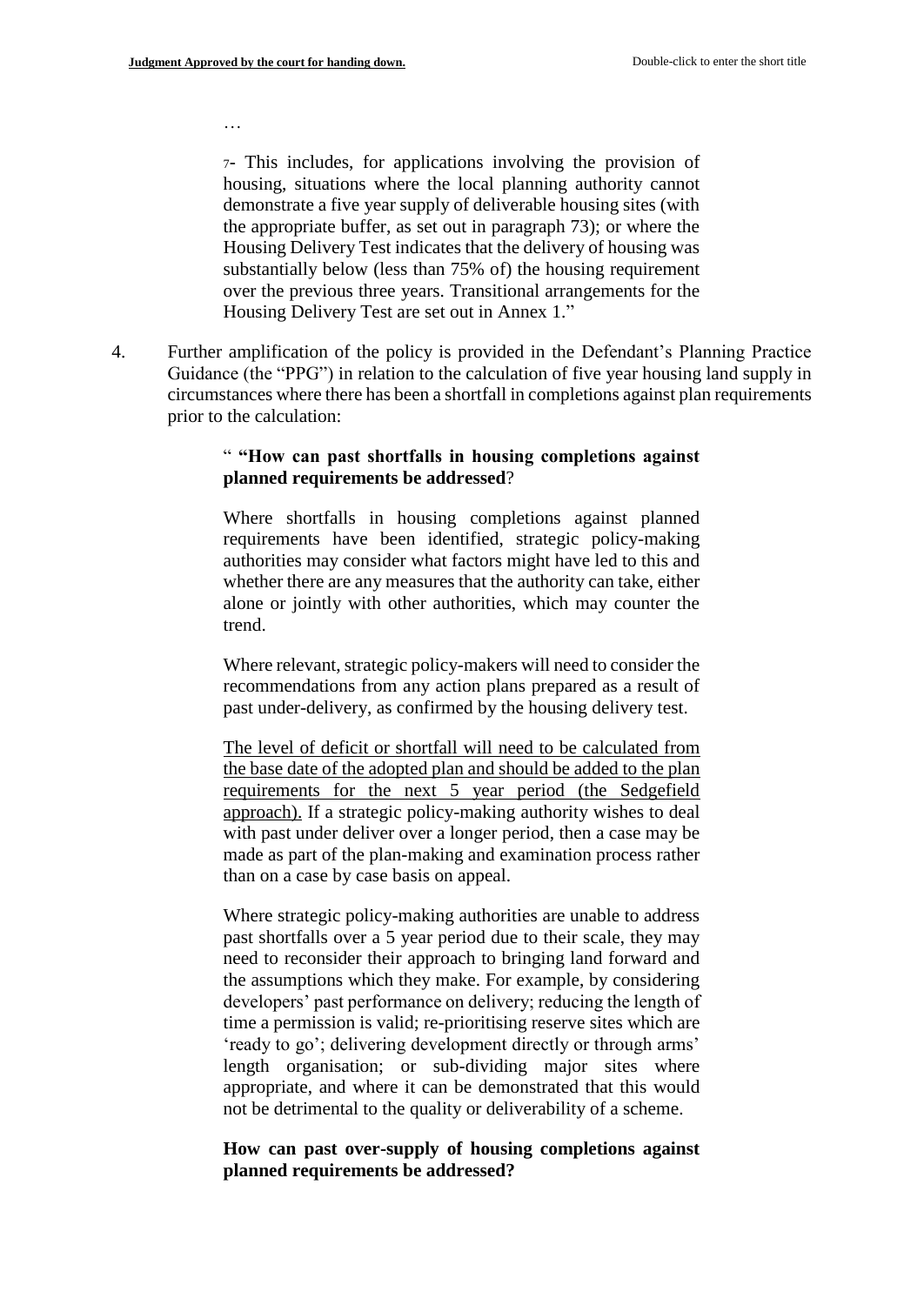Where areas deliver more completions than required, the additional supply can be used to offset any shortfall against requirements from previous years." (emphasis added)

- 5. At the inquiry there were three areas of dispute in relation to the five year housing land supply evidence. The first area of dispute was how previous over-supply within the relevant planning area fell to be treated when undertaking the calculation. In the present case the Claimant was responsible for preparing (along with other neighbouring planning authorities) a Joint Core Strategy ("the JCS") which had been recently adopted. The Claimant contended that the oversupply which had already occurred since the start of the plan period against the JCS requirement of 704 homes should be counted in calculating the five year housing land supply. The First Interested Party contended that the oversupply should be left out of account.
- 6. The Inspector's conclusions in respect of this specific issue were as follows:

"Surplus from over delivery

201. It has already been identified in this Report that the annual housing completions between 2011 to 2018 total 4,169 against the JCS requirement of 3,465, thus leading to 704 more homes than required.

202. Both the Framework and PPG are silent on the matter of oversupply. However, the Appellant has provided two appeal decisions, both of which were tested at Inquiry. The respective Inspectors did not support an approach whereby an oversupply figure is 'banked' so as to reduce the annualised target in later years of the plan period. They concluded that this would run counter to the requirement to significantly boost the supply of housing.

203. TBC sought to make a case that the over-supply should not be "lost". However, the emphasis in the revised Framework is on determining the **minimum** number of homes and the requirement for local planning authorities is to demonstrate a **minimum** of 5 years' worth of housing against the requirement. Consequently, TBC's approach would run counter to that advocated in national planning policy and I do not therefore consider that an over-supply from previous years should be 'banked' so as to reduce the housing target in future years. This bears on the calculation of TBC's HLS which I address later on but the surplus should not be counted in the calculations.

…

#### Conclusion on HLS

219. With the application of a 5% buffer, the Council considers it can demonstrate a 5.58 year HLS. However, as already noted, this is based on the calculations that include a reduction in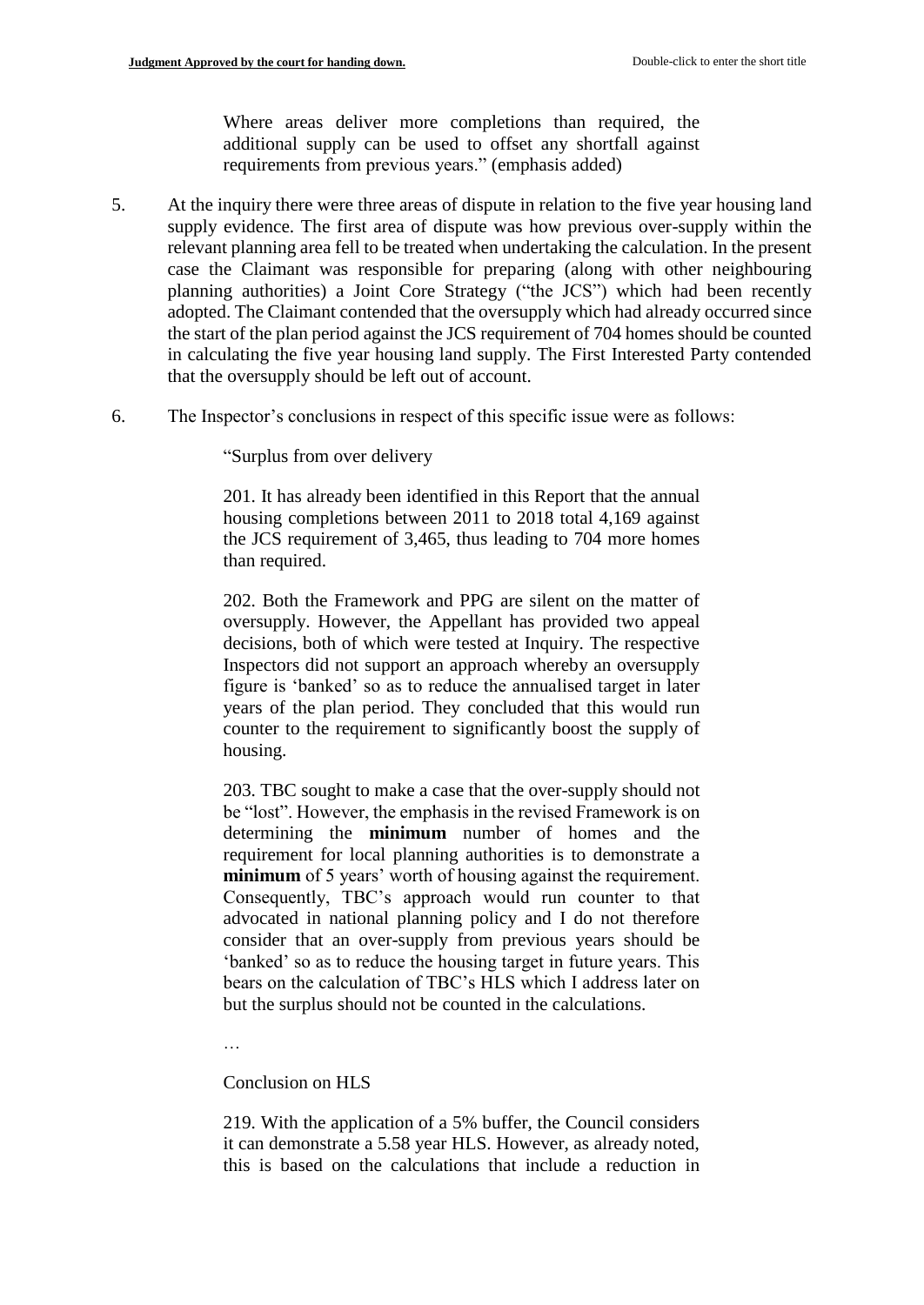requirement because of the notional surplus of dwellings and a number of sites that I have found should be discounted from the deliverable supply.

220. Pulling all of this together, the total housing requirement is 2,475 plus a 5% buffer  $(124) = 2,599$ . Set against a deliverable supply of 1,904 (2,075 minus a reduction of 171), this indicates that the Council is able to demonstrate a HLS of around 3.99 years.

221. I recognise that this is a very different picture than the one formed by the JCS Inspector, who found the HLS position to be more robust and indeed that the Council could demonstrate a 5 year HLS. However, things have moved on and the evidence that has led me to take an alternative view is persuasive. I also acknowledge that previous appeal decisions found that the Council had a 5 year HLS. However, my conclusions are based on the evidence I have been given, which includes a further year of monitoring, amongst other things."

- 7. It will, of course, be noted that had the figure of 704 dwellings been counted in setting the housing requirement the Claimant would have been able to demonstrate a five year housing land supply. Thus, the treatment of the oversupply in the years prior to those included in the five year housing land calculation made the difference between success and failure on this issue so far as the Claimant was concerned.
- 8. Having reached both the conclusion in relation to the housing land supply and also in respect of the other principle controversial issues in the appeal, the Inspector struck the planning balance which gave rise to his recommendation that the appeal should be dismissed as follows:

"256. I have found that the Council is currently unable to demonstrate a 5 year HLS and thus paragraph 11 of the Framework is engaged. The parties accept that the proposal conflicts with JCS policy SD10. I have also found conflict with other development plan policies including those in the NP. The NP represents an expression of how the community wishes to shape its local environment. Accordingly, whilst it does not allocate sites, it is relevant to the assessment of whether the appeal proposal is acceptable or not.

257. The Appellant has put forward a number of considerations including suggested benefits of the scheme.

258. It is accepted by the parties that there will be a housing shortfall in later years of the JCS plan period. The Appellant's evidence, which is based on the Council's own information, indicates that deliverable supply will drop off sharply beyond year 2 of the 5 year period to 2022/23.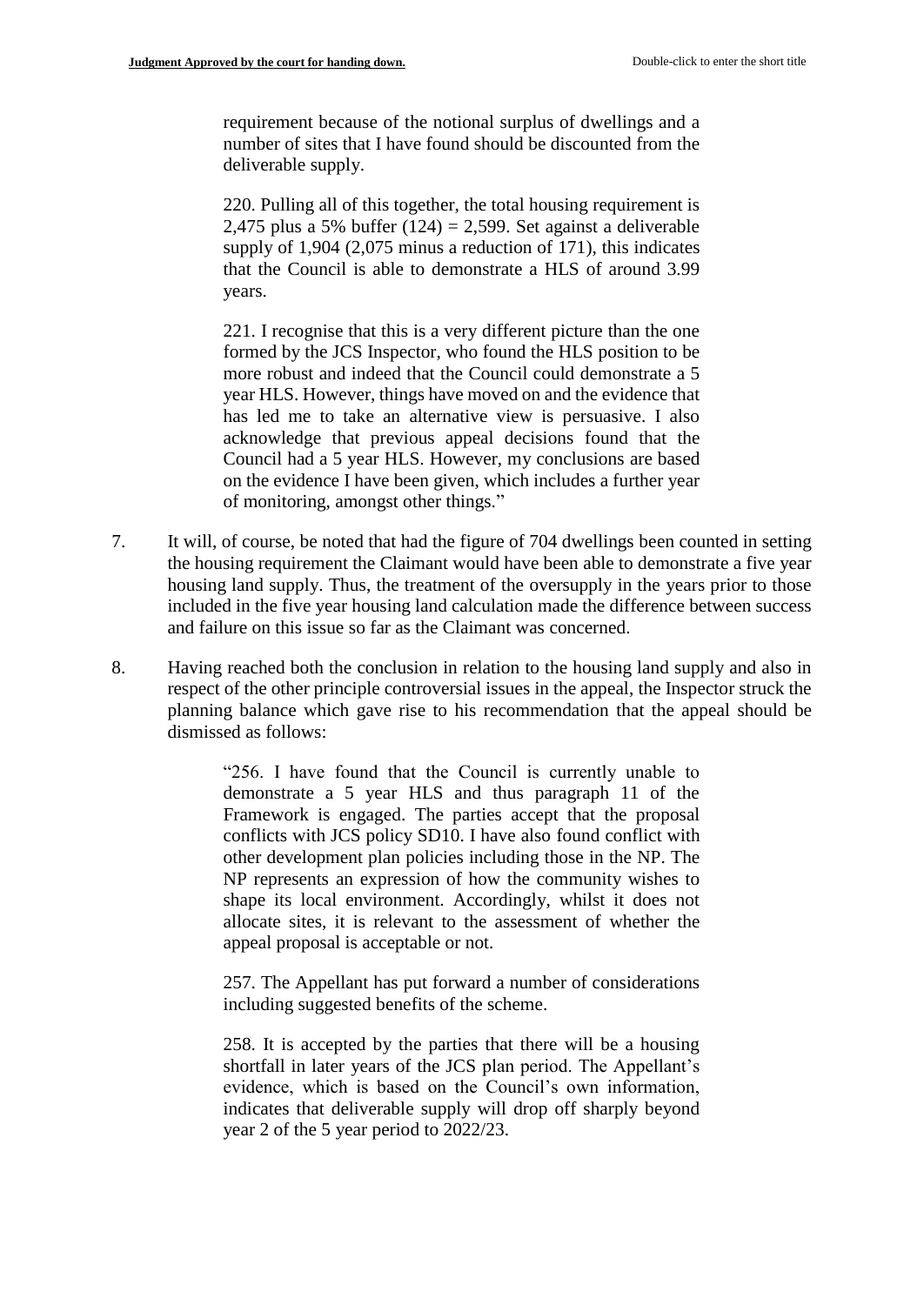259. The Council is working on the TBP, which will allocate sites. It is envisaged that this would be adopted in spring/summer 2019. However, whilst it might be possible to adhere to this timetable, I learned at the Inquiry that it has already slipped, which casts doubt in my mind over whether the eTBP will in fact be adopted in 2019.

260. Having said that, it seems inconceivable that the existing or any future slippage would be so serious as to prevent adoption of the eTBP taking place well in advance of 2022/23. However, the need for housing is pressing given the Council's HLS shortfall and although there is likely to be a plan in place within the next 5 year period that will allocate sites, it is unlikely those sites would be built out before the end of 2022/23. Thus, at the present time, I can see no mechanism to address Tewkesbury borough's housing need.

261. The development would deliver 40 new homes. There would be a mix of housing whereas the existing settlement is made up primarily of detached dwellings. The scheme would also include the policy level of affordable housing in a borough where there is a considerable level of need that is worsening year-on-year. These comprise social benefits that attract significant weight in the context of a housing shortfall with no plan currently in place to address it.

262. There would be economic benefits during construction through the creation of jobs and afterwards through the residual support for the local shop. Although I accept that some of the development's occupants would shop in Gloucester and elsewhere, combining shopping trips with those to and from their places of work, the local shop would be within acceptable walking and cycling distance from the development. It would therefore still benefit economically from the increase in the village's population. Moreover, Highnam is defined as a Service Village in the JCS and development in this location is therefore envisaged. These benefits also have significant weight.

263. However, the clear identified harm to the landscape and the resulting development plan policy conflict is a matter to which I give very substantial weight. Whilst the other policy conflicts would have reduced weight due to the HLS position they still weigh negatively in the planning balance...

264. Placing these factors and all of the relevant material considerations in the balance, I find that the adverse impacts of the proposal significantly and demonstrably outweigh the benefits, when assessed against the policies in the Framework taken as a whole. A decision other than in accordance with the development plan is not justified and the proposal would not represent sustainable development."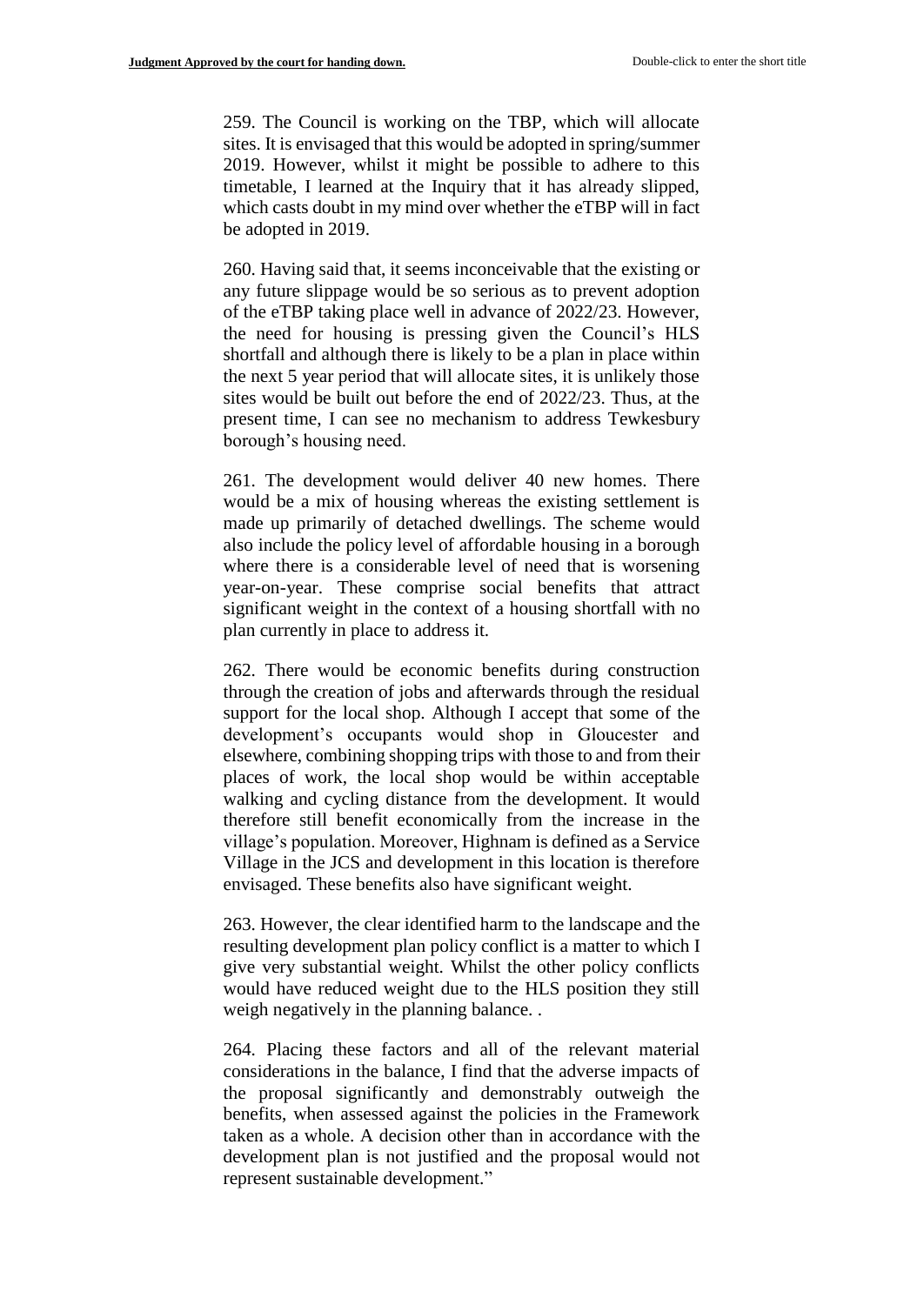9. The Inspector's report was dated the  $28<sup>th</sup>$  September 2018. It was published alongside the Defendant's decision in relation to the appeal given by a letter dated the  $20<sup>th</sup>$ December 2018. The Defendant agreed with the Inspector's conclusions and his recommendation that the appeal should be dismissed. The Defendant's consideration of the five year housing land supply issue and his overall conclusions on the planning balance were as follows:

"Housing Land Supply

14. The Secretary of State has carefully considered the Inspector's assessment of housing demand and of housing land supply, as set out at IR198-221. For the reasons given in that assessment, he agrees with the Inspector's conclusions that 520 homes per year are required (IR209), and that, considering the definition of "deliverable" and "developable" in the glossary of the revised National Planning Policy Framework, the housing land supply is 3.99 years (IR220). He considers that, without a five-year supply of housing land, the presumption in favour of sustainable development, as set out in paragraph 11 of the Framework, applies.

15. In the absence of a five-year land supply, and as set out at IR261-262, the Secretary of State agrees that there would be clear benefits to the proposal, including the provision of 40 new affordable and market homes and the creation of jobs during construction and afterwards through residual support for the local shop. He agrees with the Inspector that both the new homes and the economic benefits attract significant weight.

…

Planning balance and overall conclusion

25. For the reasons given above, the Secretary of State considers that the proposed development is not in accordance with JCS policy SD6 (covering the protection of landscape character) and NP policy H2 (covering design and visual character) of the development plan, and is not in accordance with the development plan overall. He has gone on to consider whether there are material considerations which indicate that the proposal should be determined other than in accordance with the development plan.

26. As the Secretary of State has found that the local authority cannot demonstrate a five year supply of housing land, paragraph 11(d) of the Framework indicates that planning permission should be granted unless: (i) the application of policies in the Framework that protect areas or assets of particular importance provides a clear reason for refusing the development proposed; or (ii) any adverse impacts of doing so significantly and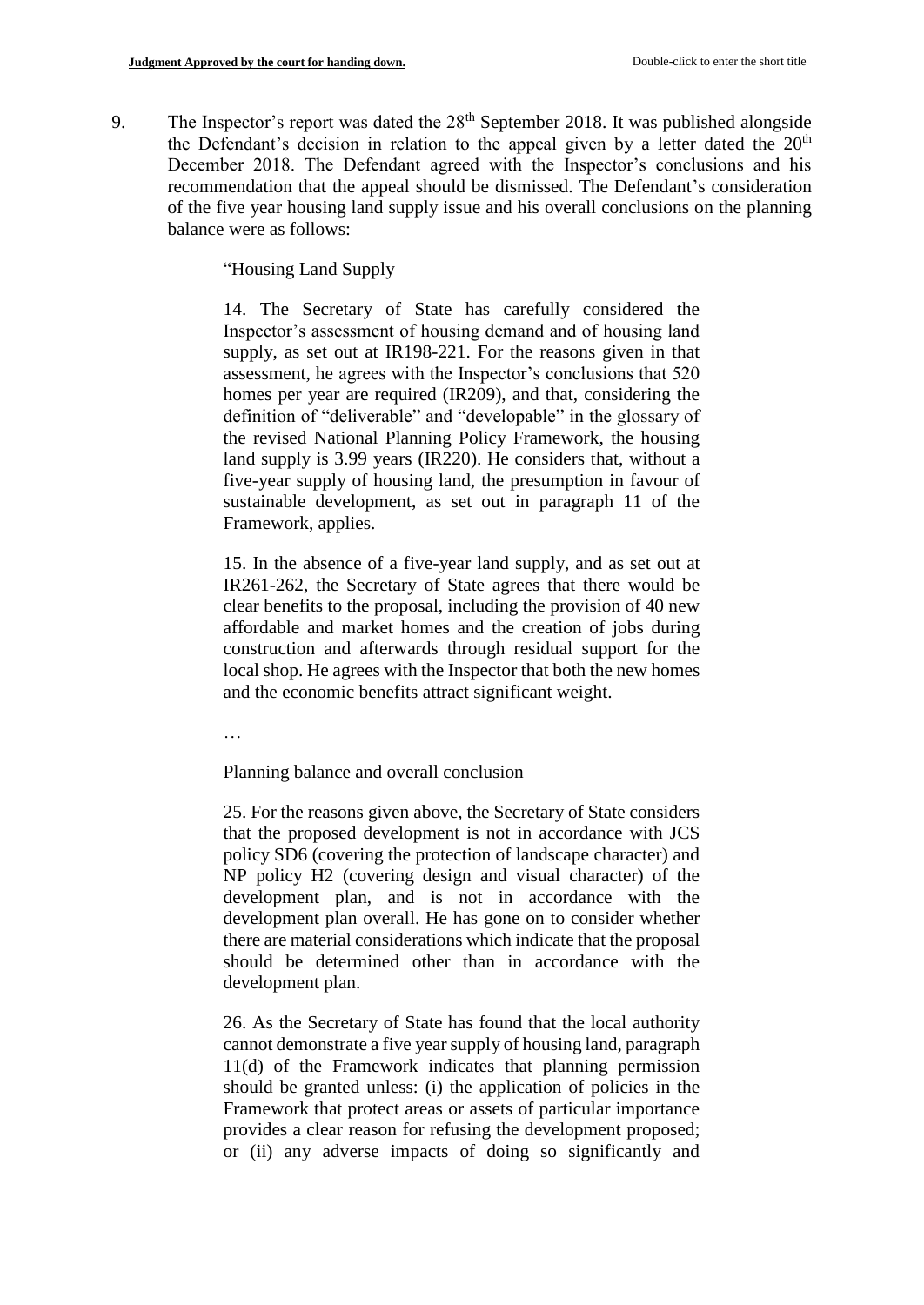demonstrably outweigh the benefits, when assessed against policies in the Framework taken as a whole.

27. The Secretary of State considers that the housing benefits of the proposal carry significant weight, and the economic benefits of the proposal also carry significant weight.

28. However, the Secretary of State considers the conflict with the development plan on matters of character and landscape impact to carry very substantial weight.

29. Paragraph 12 of the Framework states that where a planning application conflicts with a Neighbourhood Plan that has been brought into force, planning permission should not normally be granted. Although the Neighbourhood Plan does not allocate sites, meaning that paragraph 14 of the Framework is not engaged, or set a settlement boundary, it represents an expression of how the community wishes to shape its local environment, and is relevant to the assessment whether the appeal proposal is acceptable or not.

30. The Secretary of State considers that there are no protective policies which provide a clear reason for refusing the development proposed. However, taking into account the material considerations set out above, including that there is conflict with a recently made Neighbourhood Plan, he considers that the adverse impacts of granting permission would significantly and demonstrably outweigh the benefits. He considers that there are no material considerations which indicate that the proposal should be determined other than in accordance with the development plan.

31. The Secretary of State therefore concludes that the appeal should be dismissed and planning permission refused."

10. In the event, therefore, the Claimant was successful in the appeal and planning permission was refused. The Claimant remains, however, concerned about the way in which the decision treated the oversupply of housing land in the calculation of the five year housing land supply. Since the Claimant was not a person aggrieved by the substance of the decision the Claimant was unable to bring a claim under section 288 of the 1990 Act. This claim has been brought by way of judicial review and challenges the reasoning of the Defendant (and of necessity the Inspector) in the decision, in so far as it relates to the assessment of the five year housing land supply. Permission to apply for judicial review was granted by Andrews J by order dated the  $27<sup>th</sup>$  February 2019. She concluded both that the claim was arguable and, further, that it was arguable that the issue raised by the Claimant and disputed by the Defendant as to the proper approach to oversupply when calculating the five year housing land supply was a matter that was not theoretical or academic, and which the court arguably had jurisdiction to address.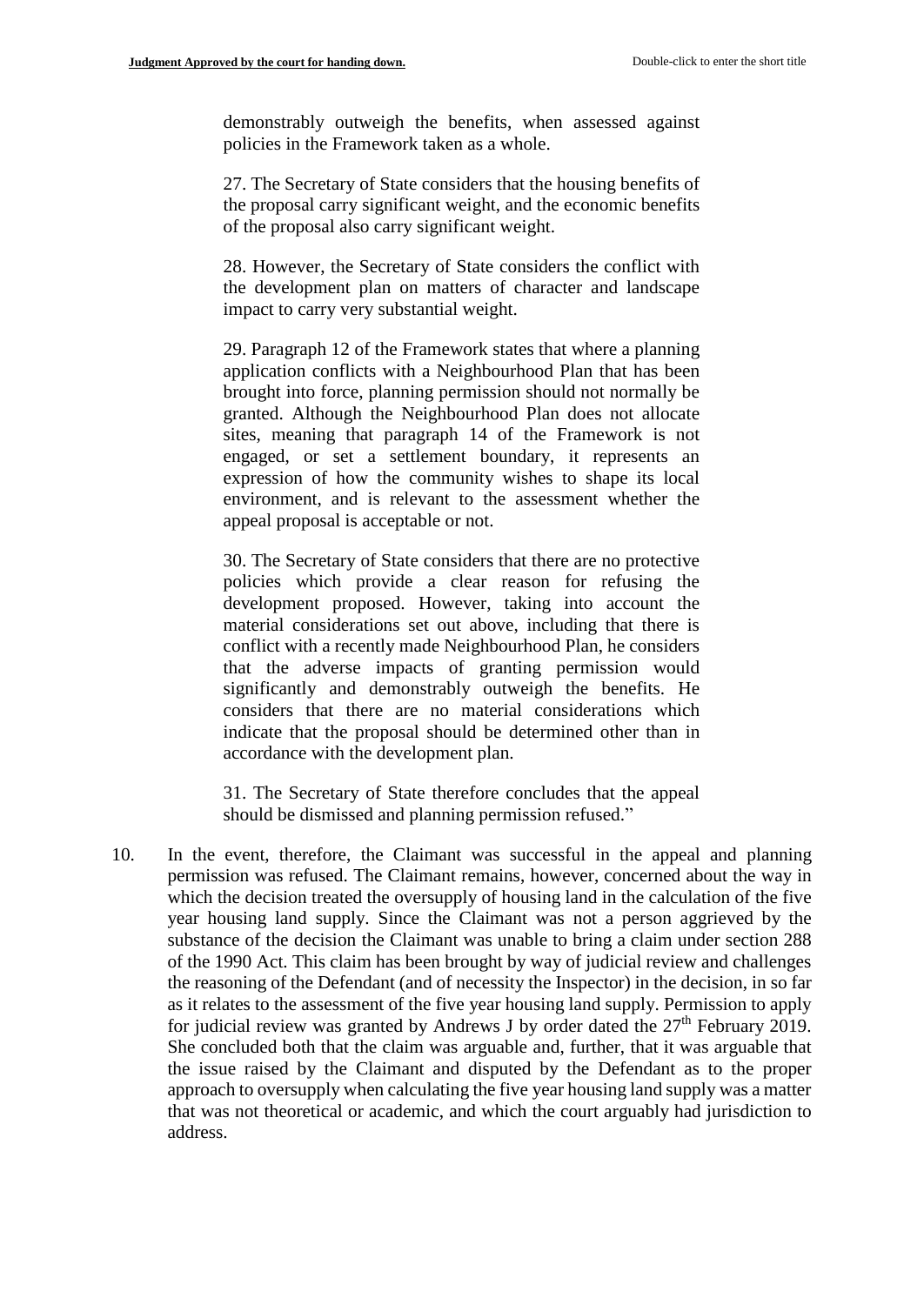#### Submissions

- 11. The Claimant seeks a declaration that the proper interpretation of paragraph 73 of the Framework is that net oversupply within the plan period prior to the calculation of the five year housing land supply is to be credited against the annual requirement when undertaking that calculation. Alternatively, the Claimant seeks a declaration that there is no policy which prevents the taking into account of net oversupply in previous years within the plan period when assessing the annual requirement for the purposes of the five year housing land supply calculation. A further alternative form of relief is sought by way of a narrative judgment from the court addressing the issues raised in the case.
- 12. Mr James Pereira QC, on behalf of the Claimant, submits that a proper understanding of paragraph 73 of the Framework, and the aim of identifying a five year housing land supply, requires taking into account any net oversupply from previous years, on the basis that the purpose of the calculation is to meet the housing requirement over the entirety of the plan period. Oversupply in previous years is, he submits, plainly pertinent to ensuring that the housing requirement across the totality of the plan period is met; simply addressing the calculation deploying annualised targets without reference to previous oversupply is an artificial exercise which is not directed towards meeting the requirement over the plan period as a whole.
- 13. He further submits that this interpretation is supported by the way in which the PPG addresses shortfalls in housing completions against planned requirements, which indicates they should be taken into account in identifying the requirement for the purposes of the calculation. The PPG also mandates the taking into account of additional supply to offset any earlier shortfalls when meeting the requirement. Thus Mr Pereira submits that the Inspector, and thereafter the Defendant, misinterpreted the Framework and the PPG when the oversupply from earlier years was left out of account in calculating the five year housing land supply. Alternatively, Mr Pereira submits that even if he is wrong in his contention that the correct interpretation of paragraph 73 requires any oversupply to be taken into account, there is, nevertheless, no policy in the Framework which precludes the counting of previous years' oversupply in calculating the future requirement.
- 14. In response to these submissions Mr Tim Buley, on behalf of the Defendant, contends that, as the Inspector observed, the Framework and the PPG are completely silent on the issue of whether or not any oversupply should be taken into account when calculating the five year requirement. Since the task of the court is one of textual interpretation of existing policy, and not the creation of policy by filling gaps where policy might have been created, there is, in the present case, simply no policy to interpret. He submits that there are a number of potential alternative approaches which might be taken by any policy maker in respect of the treatment of oversupply, but that it is not the job of the court to select which policy approach should be taken so as to fill what is an accepted gap in the Defendant's national policy. In the absence of any text to interpret, the court has no task of interpretation to perform; since the Framework is silent and there is no guidance in the PPG, Mr Buley submits that the matter of the treatment of any oversupply is left to the decision-taker based on the particular facts of any given case.
- 15. In response to these submissions Mr Pereira seeks to raise a further ground of challenge on the basis that if the Defendant is correct, and there is no policy and the matter is left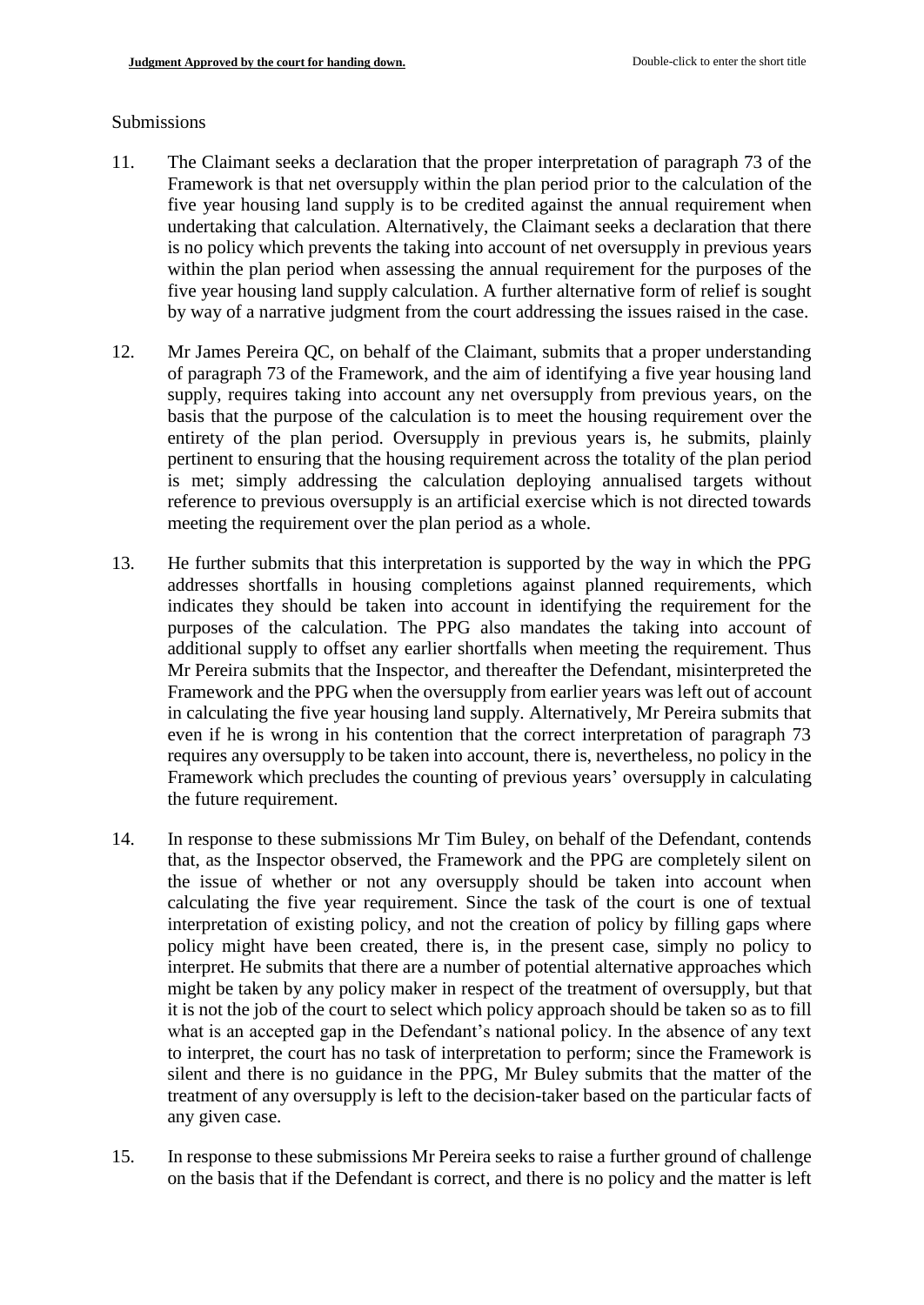to the planning judgment of decision-takers, in the present decision the Inspector erred. He did so firstly, because he failed to exercise planning judgment in taking the decision in the way that he did and failed to have regard to other appeal decisions in which the oversupply was taken into account. Secondly, the Inspector erred in failing to provide reasons in relation to the earlier appeal decisions to which he makes reference. Thirdly, the Defendant erred in failing to address an earlier decision which he had taken in respect of land West of Castlemilk, Buckingham.

- 16. Initially the Second Interested Party contended in its written submissions that the correct interpretation of the policy required the oversupply to be left out of account in all circumstances. Having observed the discussions during the course of argument, by the time Mr Anthony Crean QC came to make his oral submissions on behalf of the Second Interested Party this proposition was not pursued. Mr Crean submitted that both the Claimant's submission that the oversupply should always be taken into account, and the Second Interested Party's prior submission that it should never be taken into account, were unwarranted and unrealistic. He submitted that in the absence of any policy bearing upon the point it was, as the Defendant contended, a matter of planning judgment or discretion as to how the decision-taker treated an element of oversupply in the particular circumstances of any case.
- 17. In addition to submissions on the substantive arguments in the case the Defendant and the Second Interested Party raised concern as to whether or not this case was judicable by way of judicial review in any event. Mr Buley submits that the claim is academic, on the basis that the decision was favourable to the Claimant in its outcome, and that there is no proper basis upon which the jurisdiction to allow academic claims in exceptional circumstances arises in the present case. Based on the authorities set out below, he submits that there are three compelling reasons why a claim for judicial review of the present sort should not be permitted and why considerable caution should be exercised in allowing the issues raised by the Claimant to be adjudicated upon. Firstly, he submits that the intention of Parliament in the 1990 Act is clear, in that planning appeal decisions should only be challenged by the bespoke procedure in section 288 of the 1990 Act. Secondly, there is a danger in cases of this kind that the court may not be provided with any proper opposing argument. The Defendant may or may not agree with the reasons of the Inspector, but any concession of the claim would lead to an unsatisfactory outcome; there may well be cases where, unlike the present case, a developer is not present to put the alternative argument before the court. Thirdly, on the basis that decisions under section 78 of the 1990 Act do not create precedents, and can be departed from applying the well known principles set out in North Wiltshire District Council v Secretary of State (1993) P&CR 137, there is a clear alterative remedy for the Claimant in a case of this kind in the form of refocusing and returning to the argument in a subsequent appeal from which, if it were properly to be aggrieved at an adverse decision, a challenge procedure would be available. Fourthly, and finally, Mr Buley relies upon section 31 of the Senior Court Act 1981 as providing in effect a codification of the approach to be taken by this court to academic cases. They are only to be considered by the court where there is "exceptional public interest" in doing so.
- 18. In response to these submissions Mr Pereira relies upon the fact that permission has been granted to pursue the application. He further submits, against the background of the authorities, that exceptional circumstances are demonstrated as the case raises an issue of regional if not national importance in relation to the correct approach to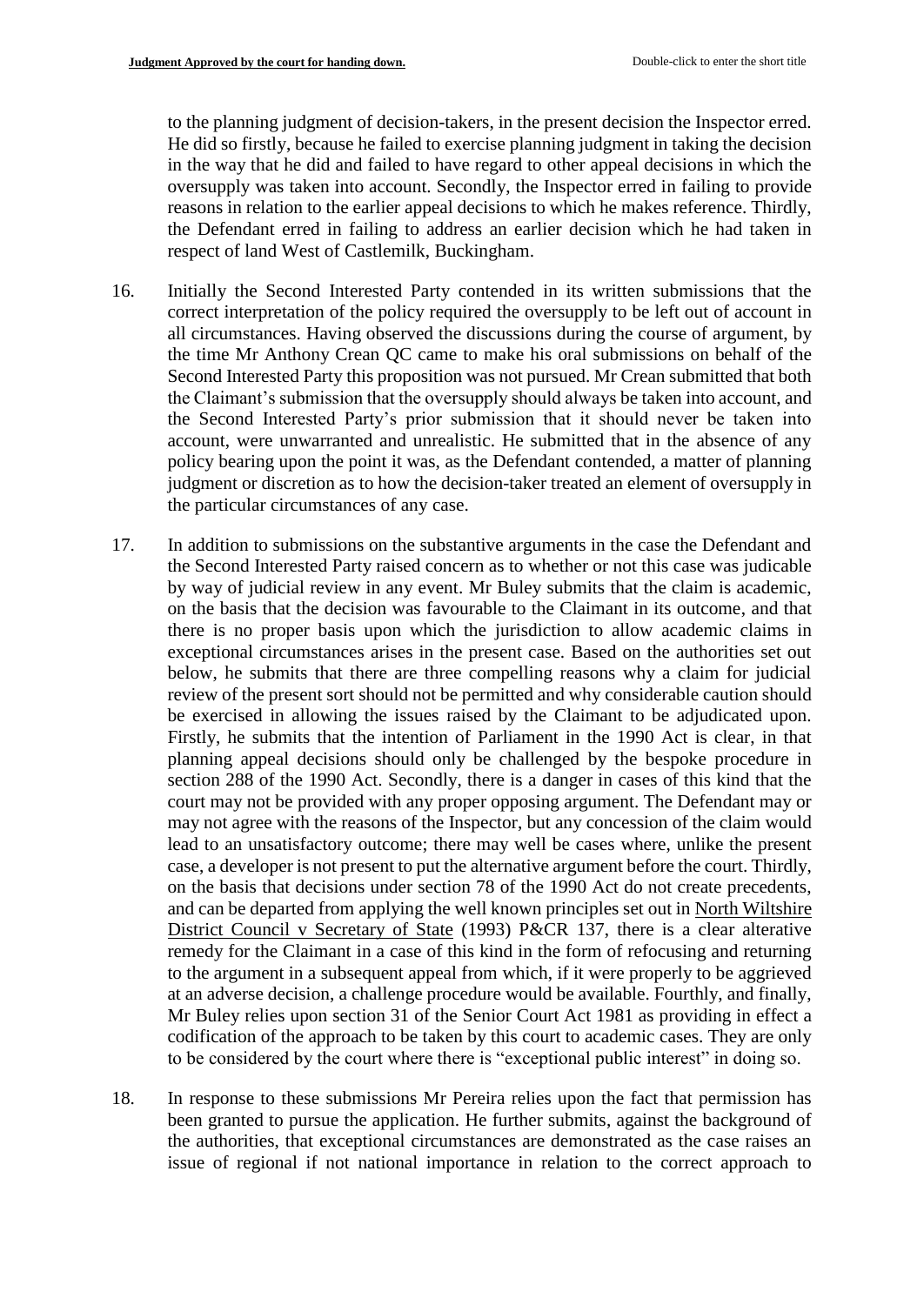calculating housing land supply. It is not an academic or hypothetical question, he submits, because it is clear that the question has arisen in other cases, and in the present case arises upon specific facts.

19. Mr Pereira disputes that the alternative remedy described by Mr Buley is in truth anything of the sort. He submits that in the interests of certainty the court should engage in resolving the planning policy issue now, rather than leaving it to be debated in a subsequent appeal. This submission is supported by reference to the background to the bringing of this claim which is set out in a witness statement from Ms Annette Roberts (one of the Claimant's officers) as follows:

> "20. D's decision in relation to C not having the five year supply puts Tewksbury Borough, which is an area of significant development pressure, at risk of sporadic, unplanned and piecemeal development. This position will be exploited. C currently has a number of appeals which it is defending, most notably an appeal against the non-determination of an application at Fiddington for up to 850 homes which is clearly not in conformity with the Development Plan and has the potential to jeopardize the proper planning of the area. The appeal is being heard at Public Inquiry.

> 21. C has sought to bring forward sites at pace, in line with the Framework and associated guidance, with success, evidenced by the over-supply in recent years; with C delivering an over-supply of 704 dwellings in the first 7 years of the plan in delivering total of 4,169 dwellings against a plan requirement of 3,465 for that period. It is simple perverse that C's positive delivery and success in delivery of sites which it has managed in a proactive and responsible manner should result in it now being unable to defend its strategic position in the context of development in the Borough.

> 22. This is a position that is seen as comparable in other Local Authorities. By way of example many Local Authorities have stepped trajectories which rather than simplifying an annualised target are lower at the start of the plan period and higher at the later end of the plan period. In these circumstances it would be completely irrational to employ this method of calculating supply as it would be impossible to deliver further numbers if they had already been developed."

20. The appeal to which she refers at Fiddington is being promoted by the Second Interested Party, hence explaining the interest of the Second Interested Party in taking part in the proceedings, as the outcome of this case could be relevant to the calculation of the five year housing land supply in that appeal.

Justiciability: the law

21. The first issue which falls to be determined is the question of whether or not this is a claim that the court should entertain. The starting point for considering this issue is that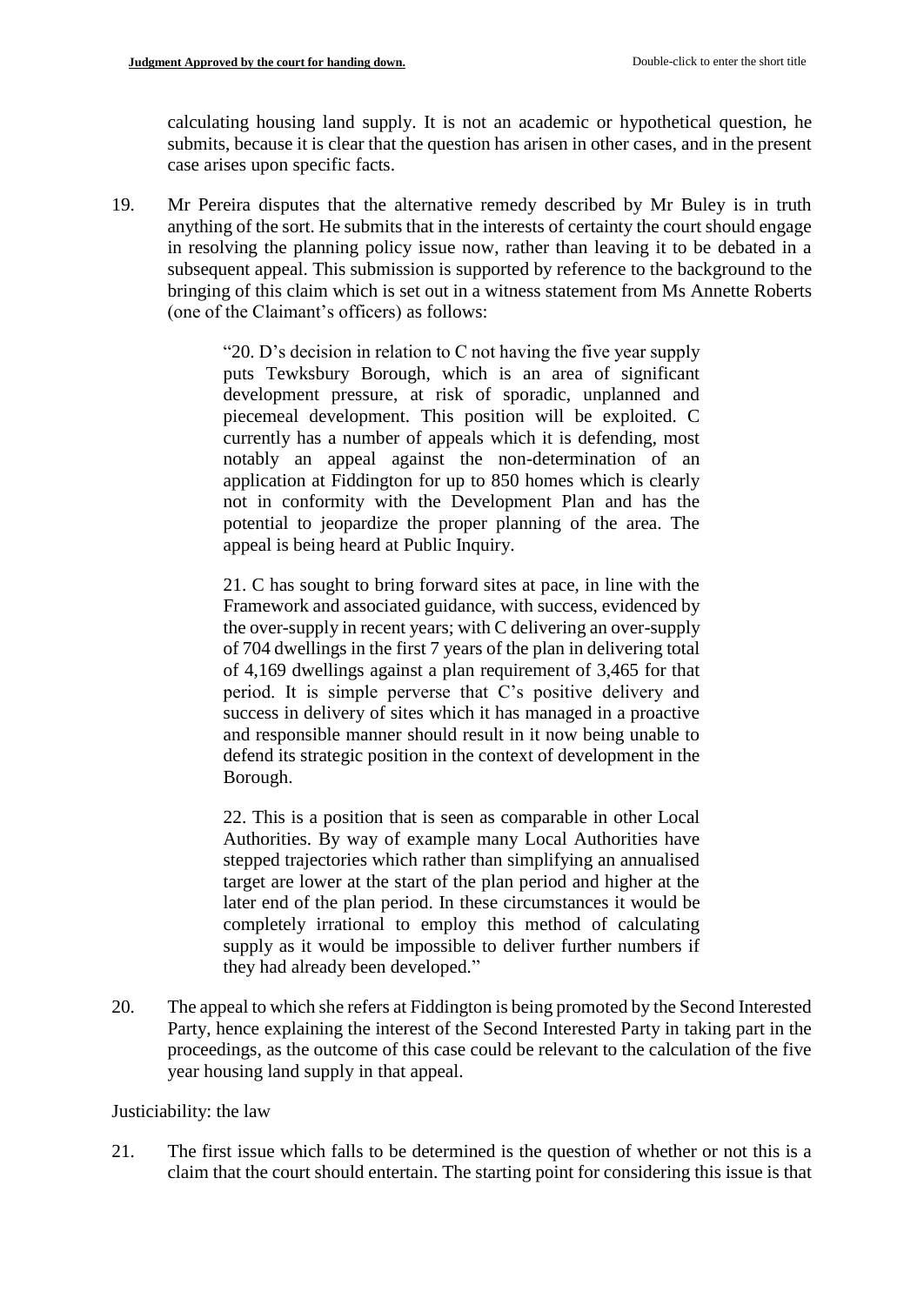the power provided by section 31 of the Senior Courts Act 1981 is to be understood in terms of its scope by reference to CPR 54.1, which defines a claim for judicial review in the following terms

" "CPR 54.1: (1) this Section of this Part contains rules about judicial review. (2) in this Section-

(a) a "claim for judicial review" means a claim to review the lawfulness of-

(i) an enactment; or

(ii) a decision, action or failure to act in relation to exercise of a public function."

- 22. Notwithstanding this definition contained in the CPR, it was accepted on all sides that the court does have jurisdiction to consider a claim and grant relief in a claim which is or has become academic or hypothetical. The difficulties with this kind of case were alluded to by Lord Goff in his speech in R v Secretary of State for the Home Department Ex Parte Wynne [1993] 1 WLR 115 in which he observed that it was well established that the House of Lords did not decide hypothetical situations, and if they were to do so any conclusions could constitute no more than obiter dicta "expressed without the assistance of a concrete factual situation, and would not constitute a binding precedent for the future."
- 23. In R v Secretary of State for the Home Department Ex Parte Salem [1999] 1 AC 450; [1999] 2 WLR 483 the House of Lords was faced with an appeal in relation to an asylum seeker, who contended in his application for judicial review that the decision of the Defendant to notify the Department of Social Security that his asylum claim had been recorded as determined should be quashed, which had become academic by the time the matter came on for hearing before the House of Lords. This was on the basis that in the intervening period he had been recognised as a refugee following an appeal to a Special Adjudicator. Nonetheless, it was urged on behalf of the Appellant that the House of Lords should consider and hear his case in the light of the submission that the case contained questions of general public importance which should be resolved. Lord Slynn recognised that there was a discretion to hear an appeal even where there was no longer a lis to be decided, but expressed his views as to the caution which needed to be exercised in the following terms:

"My Lords, I accept, as both counsel agree, that in a case where there is an issue involving a public authority as to a question of public law, your Lordships have a discretion to hear the appeal, even if by the time the appeal reaches the House there is no longer a lis to be decided which will directly affect the rights and obligations of the parties inter se. The decisions in the *Sun Life* case and *Ainsbury v Millington* (and the reference to the letter in rule 42 of the Practise Directions applicable to Civil Appeals (January 1996) of your Lordships' House) must be read accordingly as limited to disputes concerning private law rights between the parties to the case.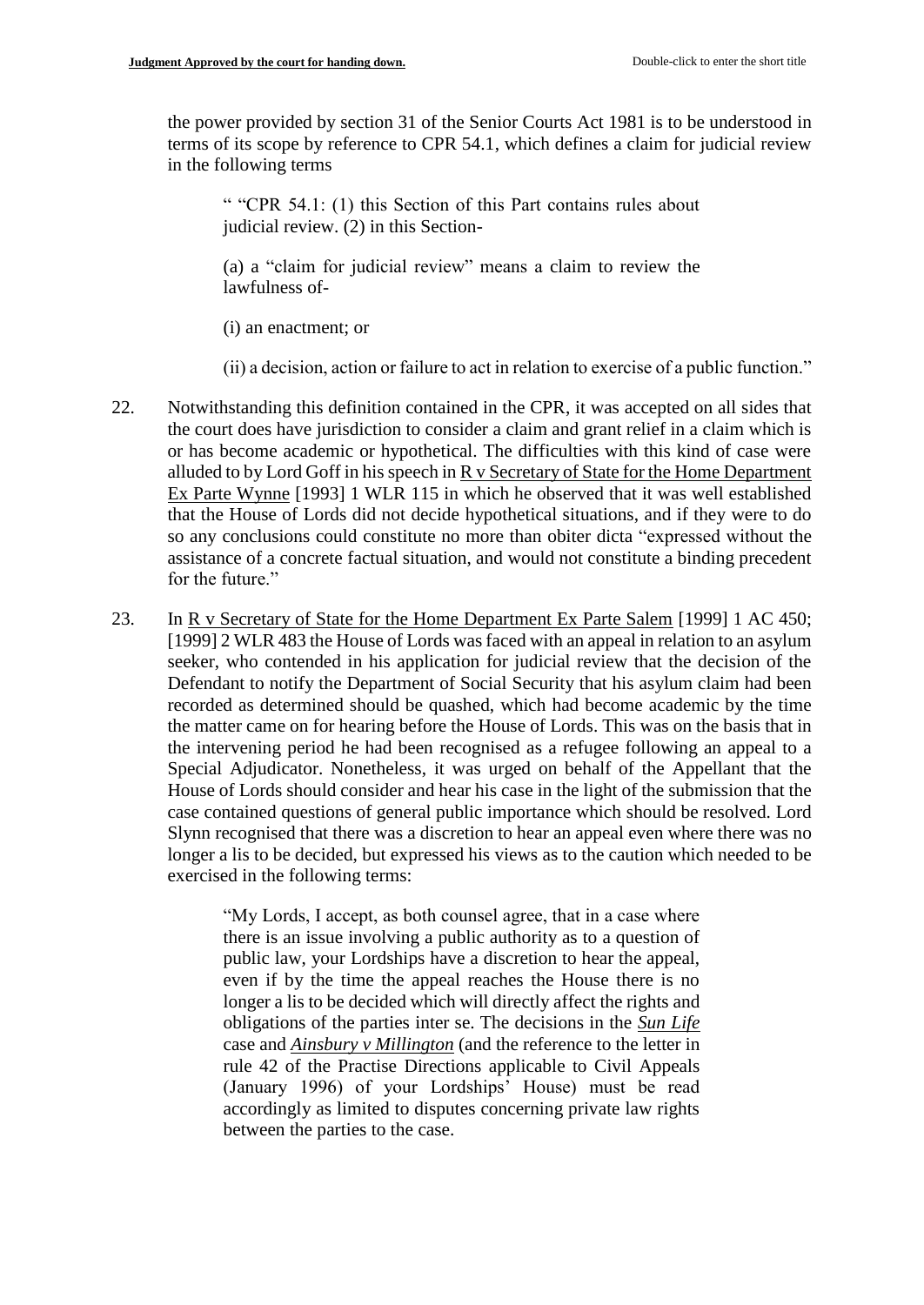The discretion to hear disputes, even in the area of public law, must, however, be exercised with caution and appeals which are academic between the parties should not be heard unless there is a good reason in the public interest for doing so, as for example (by only way of example) when a discrete point of statutory construction arises which does not involve detailed consideration of facts and where a large number of similar cases exist or are anticipated so that the issue will most likely need to be resolved in the near future."

24. This line of authority was considered by Silber J in R (on the application of Zoo Life International Limited) v Secretary of State for Environment, Food and Rural Affairs and Others [2000] EWHC 2995 (Admin) in which, having observed the approach of the authorities in the House of Lords, Silber J concluded there was no reason why those principles should not apply to other courts. In particular in relation to the Administrative Court he observed as follows:

> "35. Similar principles have been applied in the Administrative Court, for example, by Munby J in *Smeaton v Secretary of State [2002] 2 FLR 146*, 244 [420] ("the facts remain that the court-including the Administrative Court- exist to resolve real problems and not disputes of merely academic significance") and by Davis J in *BBC v Sugar [2007] 1 WLR 2583*, 2606 [70] ("to grant remedies by reference to a decision make in now outmoded circumstances seems to be to be an arid and academic exercise. It is not something that, as an Administrative Court Judge, I would have been minded to do"). Although these statements indicate that if an issue is academic, the court cannot determine it, these statements must be subject to what was said in Salem and which has, as far as I can discover, not been disapproved of or qualified in any manner in any later case.

> 36. In my view, these statements show clearly that academic issues cannot and should not be determined by courts unless there are exceptional circumstances such as where two conditions are satisfied in the type of application now before the court. The first condition is in the words of Lord Slynn in Salem (supra) that "a large number of similar cases exist or anticipated" or at least other similar cases exist or are anticipated and the second condition is that the decision in the academic case will not be fact-sensitive. If the courts entertained academic disputes in the type of application now before the court but which did not satisfy each of these two conditions, the consequence would be a regrettable waste of valuable court time and incurring by one or more parties of unnecessary costs.

> 37. These points are particularly potent at the present time where the Administrative Court is completely overrun with immigration, asylum and other cases where it would be contrary to the overriding objectives of the CPR for an academic case to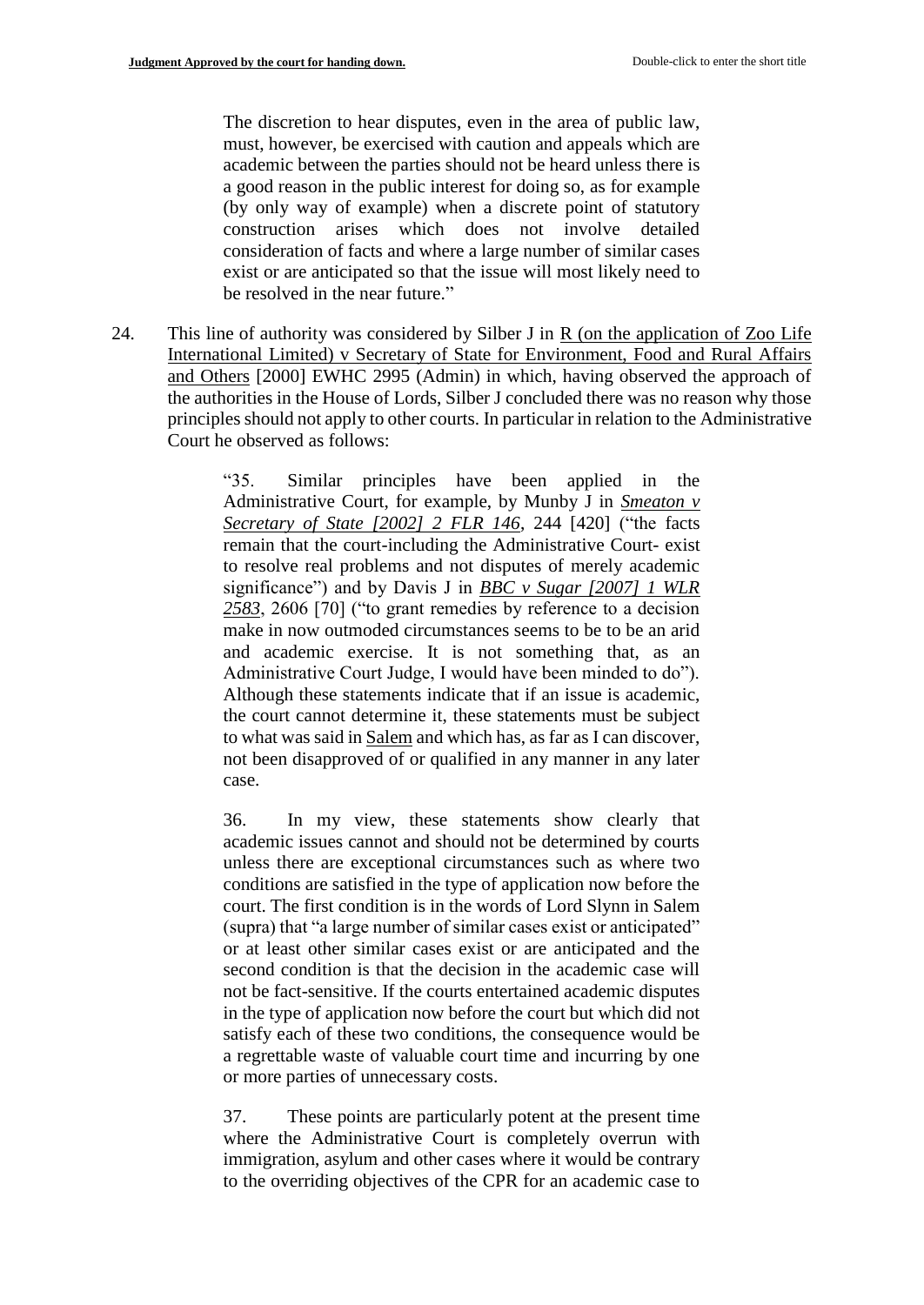be pursued. After all one of those overriding objectives is "dealing with a case justly [which] includes, so far as is practicable… (e) allotting to it an appropriate share of the court's resources while taking into account the need to allot resources to other cases" (CPR Part 1.1)… "

25. Subsequent to Silber J's decision in Zoo Life the Court of Appeal considered another claim in which it was contended that their jurisdiction should not be engaged because there was no lis between the parties. The factual circumstances of the case of Rolls-Royce PLC v Unite the Union [2009] EWCA Civ 387; [2010] 1 WLR 318 were that the Claimant employer had entered into collective agreements with the Defendant union in relation to selection criteria for redundancy which included within the matrix for selection a criteria concerned with length of service. The employer issued proceedings to determine whether the inclusion of that criterion would be a breach of the Employment Equality (Age) Regulations 2006. The union were of the opinion that the inclusion of the criterion was not unlawful. In concluding that the Court of Appeal should hear the case Wall LJ expressed himself as follows:

> "52. I say at once that I do not think this an academic appeal: to the contrary my anxiety about hearing it has throughout been driven by my concern that its outcome could directly affect a large number people (those made redundant in the future by the company) without any of those people having any say in it. That, in my judgment, is the principle argument against entertaining the appeal.

…

54. My reasons, however, for entertaining this appeal are, firstly, that we are being asked to construe a statutory instrument deriving from *Council Directive 2000/78/EC of 27 November 2000* on establishing a general framework for equal treatment in employment and occupation (OJ 2000 L303, p 16) ("The Equal Treatment Directive"). In my judgment, the construction and interpretation of material emanating from Parliament is both a matter of public importance, and one of this court's proper functions.

55. Secondly, although these are private as opposed to public law proceedings, and although there is no immediate lis between the parties, the point is not academic, and if not resolved by this court will lead to a dispute between the company and the union, who do not agree on it. In this respect, the case seems to me to be analogous with *R (Kay) v Comr of Police of the Metropolis [2008] 1 WLR 2737*.

56. Thirdly, the point is one of some importance, and is likely to affect a large number of people both employed by the company and beyond. Fourthly, the propriety of the proceedings has been considered by two judges of the High Court, Bean J and Sir Thomas Morison *[2009] IRLR 49*. The former deemed the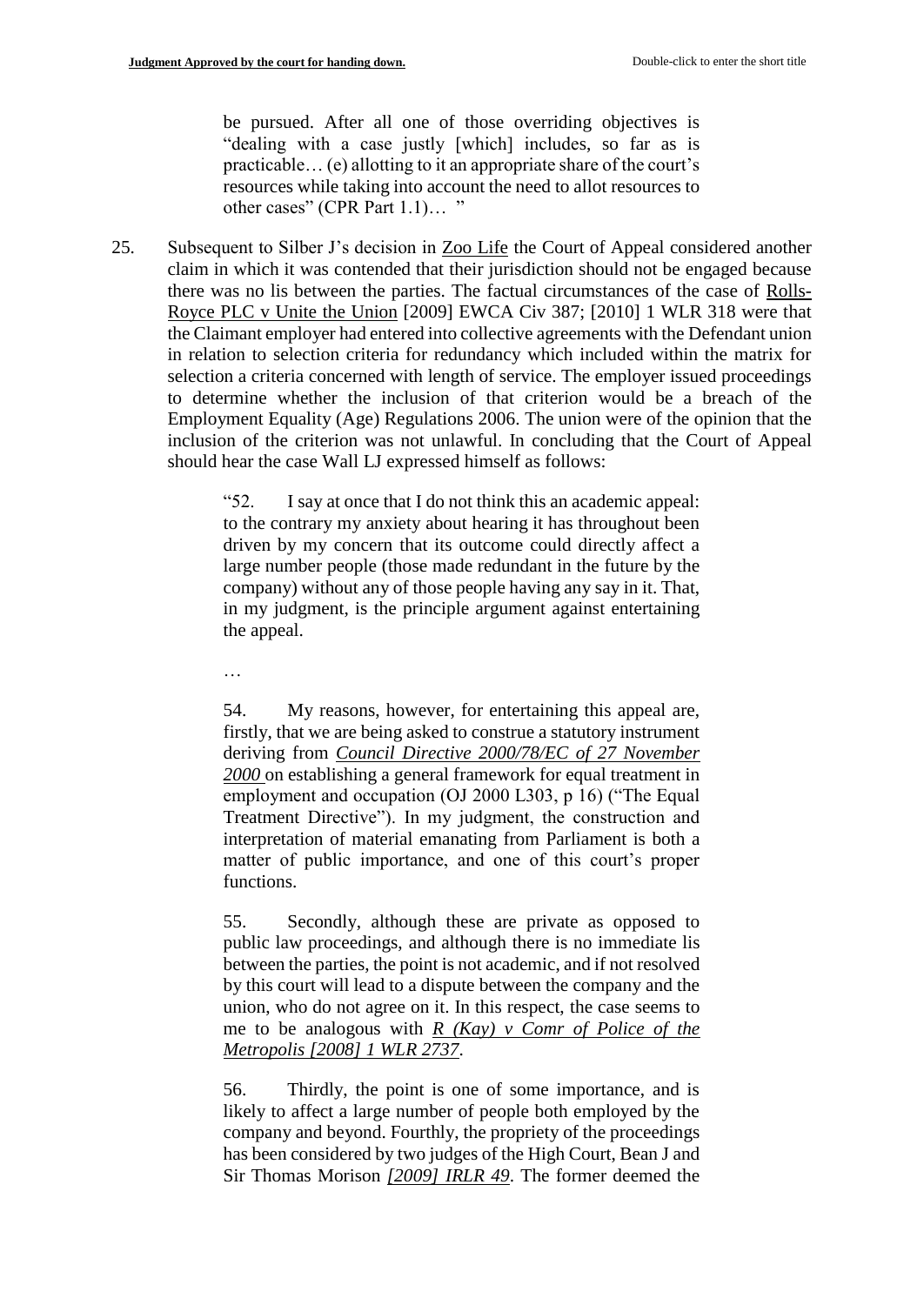Part 8 procedure appropriate: the latter determined the issues before him. There has been no appeal against or challenge to Bean J's decision.

57. Finally, and I accept that this is a pragmatic point, we are being asked (by both parties) to hear the appeal, and it has been fully argued both before the judge and before us. Both we and counsel have invested a substantial amount of time in it.

58. In general terms, therefore, I have come to the conclusions that it would be unduly purist for this court to decline to adjudicate on a point which has been brought before us by means of a procedure which has been deemed by the parties and by the court below to be appropriate. It seems to me further that the thrust of modern authority favour engagement rather than abstention."

26. Agreeing with the conclusions of Wall LJ, Arden LJ expressed herself as follows:

"151. I agree with the judgment of Wall LJ that this court should entertain this appeal for all the reasons that Wall LJ has given. I would add that I have read his reference to there being no "lis" to there being no immediate claim brought by an alleged victim of age discrimination. But there is a "lis" in the sense of a dispute between the respondent union and appellant employer as to the lawfulness of the length of service criterion in the assessment matrices provided for in the collective agreements on which individual employment contracts are based. The collective agreements are not legally enforceable agreements, by that point only matters if the parties do not comply with them.

152. In my judgment, the parties to the collective agreements are entitled to know whether it would in fact be unlawful for the employer to rely on the length of service criterion. There are strong practical reasons why the employer should want to have that dispute resolved as between it and the union. Its resolution will provide guidance to the employer in formulating any scheme of redundancy. Of course employees may challenge the scheme after the event, and further evidence may be adduced. None the less, it is highly desirable that the legal system should provide some level of anterior assurance. There are large numbers of employees involved and the personal cost to them, their families and communities of redundancy is likely to be considerable, not to mention the financial cost to the employer. There has been no change in circumstances since the matter was before the judge, and in the situation, it would be in my judgment be wrong to deny whichever party seeks to do so the opportunity to argue that the order made was wrong. There is no dispute of that fact."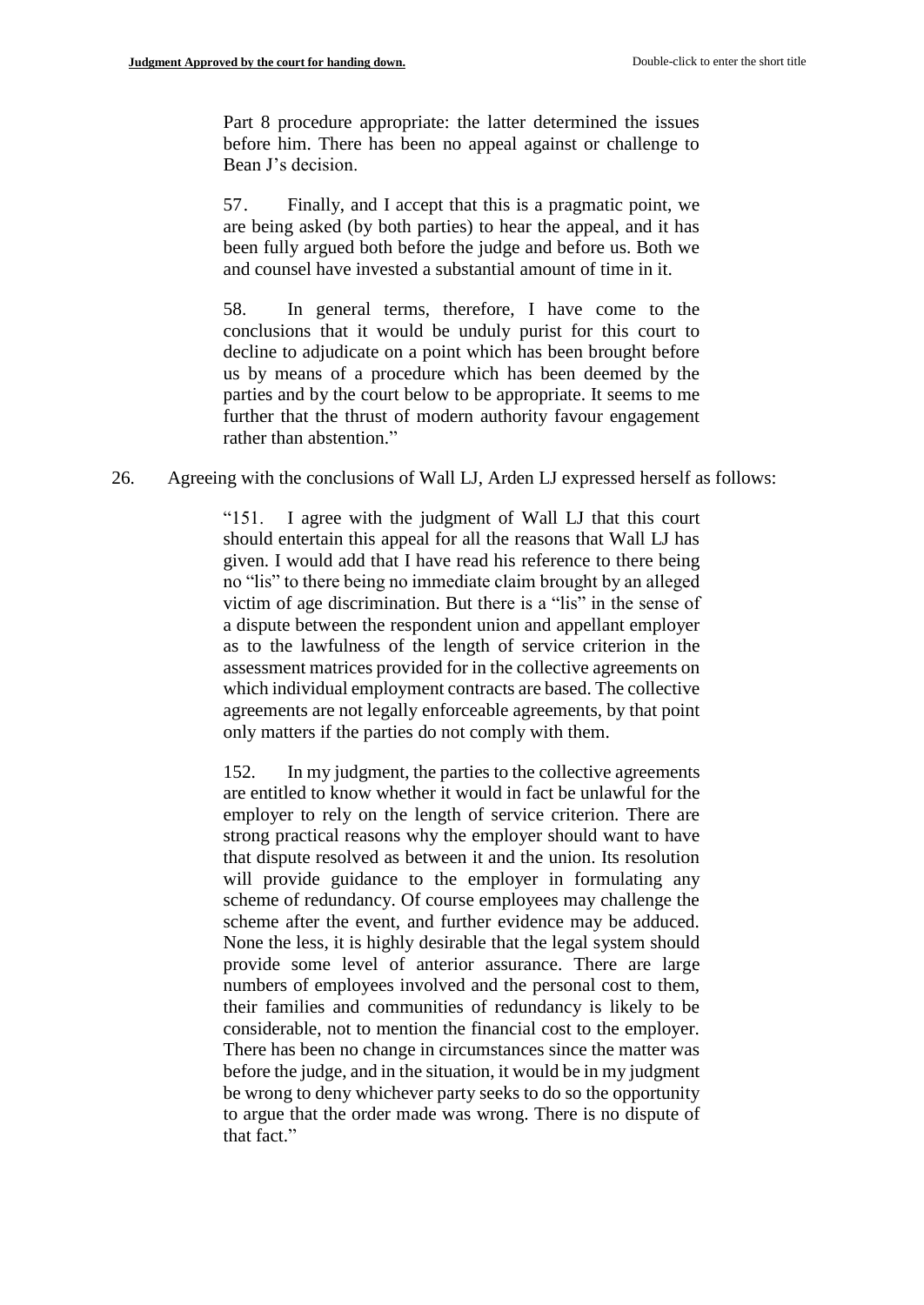- 27. The question of whether or not cases of this kind should be decided in a planning and environmental law context has also been previously addressed by this court in GLC v Secretary of State for the Environment and Another [1985] JPL 868. Woolf J (as he then was) heard an appeal by the GLC against a decision of the Senior Master to strike out the GLC's application under section 245 of the Town and Country Planning Act 1971 (the predecessor of s288 of the 1990 Act). The basis of the Master's decision was that the GLC were not a person aggrieved because the appeal, which they had resisted, had been refused. The reason for them pursuing the application related to the reasoning adopted by the Inspector. The Inspector had indicated in refusing permission that permission should be granted on a subsequent application if a planning obligation were entered into containing conditions agreed between the developer and the local planning authority. Thus, it was contended on behalf of the GLC that, although the decision was technically favourable to them, in fact it constituted approval of the development in principle which, if allowed to stand, would seriously prejudice any ability they had to resist a subsequent application.
- 28. WoolfJ accepted that the GLC were not a person aggrieved in relation to the Inspector's decision under the relevant provisions of the 1971 Act. Wolfe J noted that there would be grave disadvantages if the position were otherwise since if it were accepted there was a right of application to quash a decision merely because the reasoning was objectionable "there could be a vast increase in applications trying to put right alleged defects in reasoning which might be solely of academic interest which could unnecessarily delay planning procedures". In respect of the particular case before him, having concluded that it should be treated as in effect an application for permission to apply for judicial review, Wolfe J concluded as follows in deciding that he would grant permission to apply for judicial review:

"However, in this particular case, he did accept that there were special considerations which made it desirable that the approach of this inspector in relation to the reasoning of his decision on the appeal in question should be tested. If his reasoning was wrong, it would indeed be cumbersome for the whole of the procedure of refusing planning permission and an appeal to be gone through before the matter could be decided. It was for this reason that he had encouraged an application for leave to apply for judicial review. If the matters of which the G.L.C wished to complain were not ones which fell within section 242, then that section did not prevent an application for judicial review. If, on an application for judicial review, the court decided it was appropriate to so do, it could grant a declaration which would decide the point of principle without inhibiting the planning authority and the Secretary of State exercising their proper statutory functions on any further application for planning permission. In the circumstances of this case, that could well save unnecessary delay and expense."

29. In R (on the application of Reddich BC) v Secretary of State [2003] EWHC 650 Admin; [2003] 2 P&R 25 Wilson J (as he then was) dealt with an application for permission to apply for judicial review in relation to an Inspector's reasoning on an appeal relating to the interpretation of a policy in the Claimant's Local Plan which designated the appeal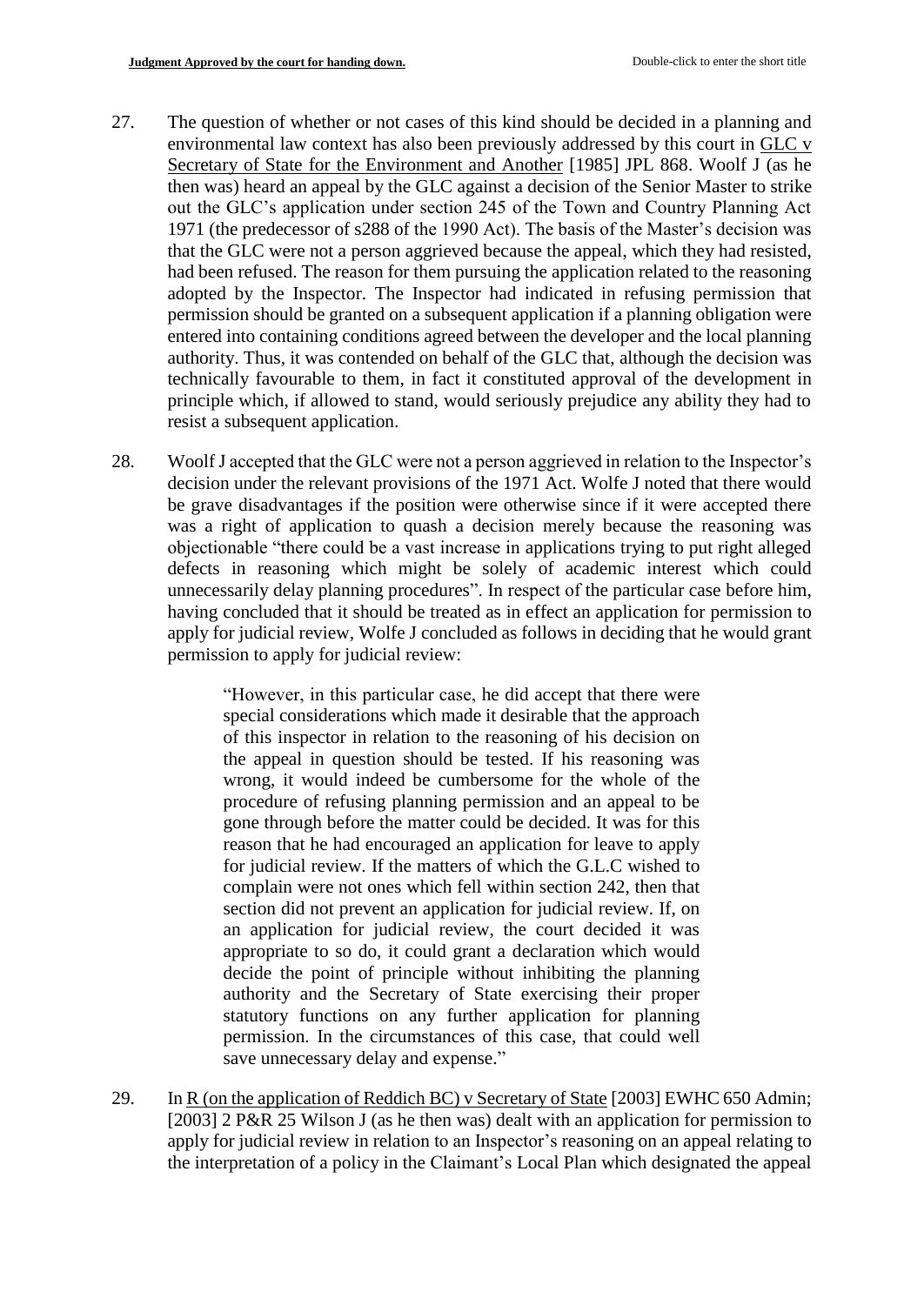site as an Area of Development Restraint. The Inspector refused the appeal on the basis of highway safety, but did not accede to the Claimant's other arguments relating to the interpretation of the planning policy which had also underpinned their refusal of planning permission. In refusing the Claimant's application for permission to apply for judicial review Wilson J observed as follows:

"28. The trouble is that a presentation of this issue to the court now is academic; it is hypothetical. The possible further application, whether by this developer or otherwise, referable to this site may never materialise. The court has enough difficulty in despatching the work which it is required to do in relation to live issues. What is wrong, asks Mr Coppel on behalf of the Secretary of State, with a situation where a further application refused by the local authority is the subject of a successful appeal and where there is then a live issue which can be brought back to this court by way of an application appeal under s.288 of the Act of 1990? Indeed, he adds, such would be a proceeding in which the developer, as a party directly interested by the outcome of the issue, would have a standing to take full role as a respondent.

29. I have come to the clear conclusion that in those circumstances, and in light of my hope that the whole problem is short lived in that Local Plan No.2 will soon be replaced by Local Plan No. 3, my colleague was right in his conclusions on paper that the time for the resolution of this issue is when it has arisen as the pivotal feature of a decision. For that reason, I refuse this application."

- 30. In R (on the application of Bramford Royal British Legion Club) v Ipswich Magistrates Court [2014] EWHC 526 (Admin); [2015] Env LR 1 the Claimant sought a judicial review of the decision of a District Judge in the Magistrate's Court in relation to an abatement notice served in respect of noise nuisance. Although the District Judge had quashed the abatement notice the Claimant nonetheless objected to the findings which were reached that a statutory nuisance had occurred and that the Claimant had failed to show that best practicable means had been used to counteract the nuisance. The Claimant also challenged the refusal to award the Claimant's costs. Simler J concluded that there was a need to hear the judicial review on the substantive grounds related to statutory nuisance and best practicable means since those matters had to be examined in order to resolve the challenge to the costs order. Thus, she concluded that the case was an exceptional case where, notwithstanding the fact that the Claimant was the winning party, they should be entitled to challenge the District Judge's reasons as part and parcel of the resolution of the adverse decision which the District Judge reached in relation to costs.
- 31. Finally, it will be recalled that Mr Buley submitted that the revisions to section 31 of the Senior Court Act 1981, by the inclusion of section 31(2A) and (3C), provides, to some extent, a codification to the approach to academic cases. These provisions provide as follows:

"31. (2A) The High Court-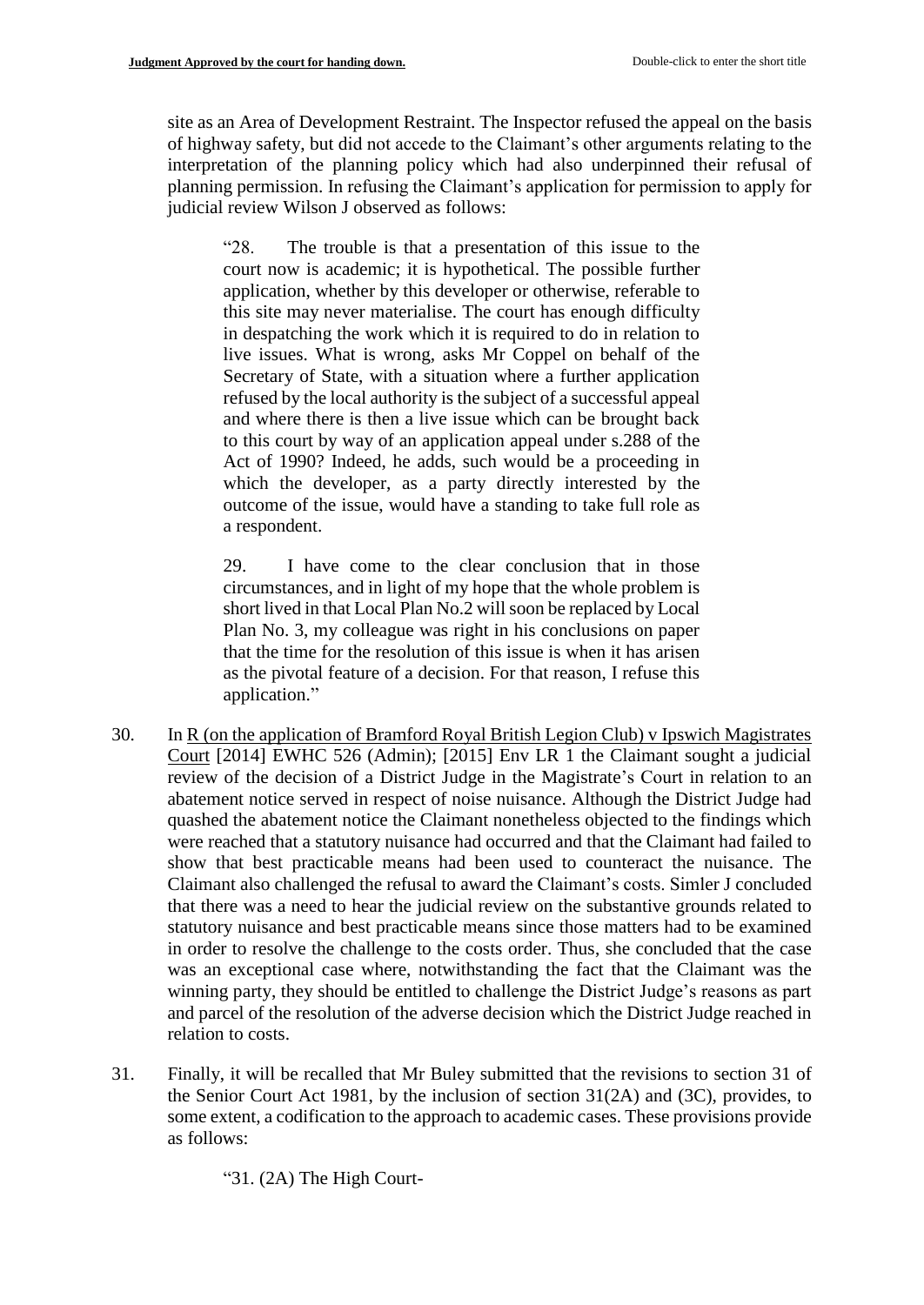(a) must refuse to grant relief on an application for judicial review, and

(b) may not make an award under subsection (4) on such an application, if it appears to the court to be highly likely that the outcome for the applicant would not have been substantially different if the conduct complained of had not occurred.

(2B) The court may disregard the requirements in subsection (2A)(a) and (b) if it considers that it is appropriate to do so for reasons of execeptional public interest.

(2C) If the court grants relief or makes an award in reliance on subsection (2B), the court must certify that the condition in subsection (2B) is satisfied.

…

(3C) When considering whether to grant leave to make an application for judicial review, the High Court

(a) may of its own motion consider whether the outcome for the applicant would have been substantially different if the conduct complained of had not occurred, and

(b) must consider that question if the defendant asks it to do so.

(3D) If, on considering that question, it appears to the High Court to be highly likely that the outcome for the applicant would not have been substantially different, the court must refuse to grant leave.

(3E) The court may disregard the requirement in subsection (3D) if it considers that it is appropriate to do so for reasons of exceptional public interest.

(3F) If the court grants leave in reliance on submission (3E), the court must certify that the condition in subsection (3E) is satisfied."

Justiciability: conclusions

32. Having reflected on both the authorities and these submissions I have come to the clear and concluded view that the court should not proceed to determine this application, as it does not fall within the class of exceptional cases where the determination of an academic dispute about the reasons for a decision, rather than the decision itself, is warranted. I appreciate that in reaching this conclusion I am differing from the conclusions reached at the permission stage by Andrews J; I mean no disrespect to her in reaching a different decision, but unlike her I have had the advantage of full and extensive oral submissions in relation to the relevant issues arising in the case. The reasons for me concluding that the court ought not to entertain this case are as follows.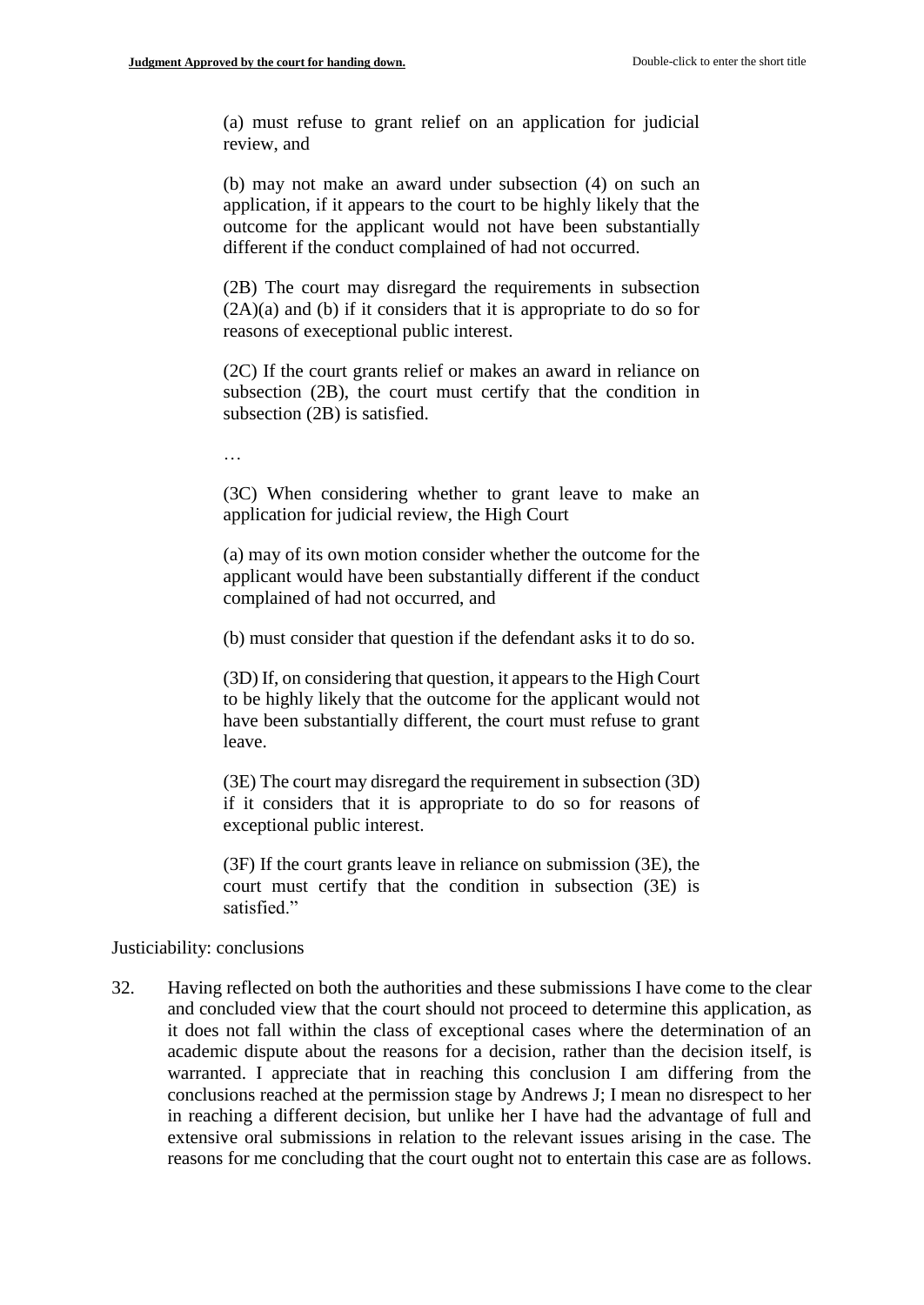- 33. Firstly, it is important in my view to take account of the specific statutory regime within which the decision which is under review was made. That statutory Framework provides for a bespoke remedy in relation to appeal decisions of this kind within section 288 of the 1990 Act. That bespoke remedy is specifically one which can only be exercised by those who are a "person aggrieved". In designing the statutory review process it is clear, therefore, that Parliament had no intention to provide any form of remedy to a person who may have succeeded in an appeal for what they consider to have been legal errors on the route to winning. The fact that there is such a specific and bespoke remedy provided for in the statutory Framework governing decisions of the kind under challenge is a feature which distinguishes this type of case from, for instance, the Rolls-Royce case. In any event, it is clear from the extracts of the judgments set out above the Court of Appeal did not consider that the case in Rolls-Royce was academic: the concern in that case was rather the number of potential people whose interests might be affected by the judgment who were not before the court. The point in relation to the bespoke remedy is clearly reinforced by the apt observations in this connection by Wilson J in paragraph 28 of his judgment in Reddich.
- 34. I recognise that there is force in the submission made by Mr Pereira that when the court faces a question of the interpretation of national planning policy it could be contended that the two conditions set out in paragraph 36 of Zoo Life might be satisfied. Interpretation of national planning policy is a question of law and not fact, and given its national coverage it is possible to contemplate that the point of interpretation will arise in a number of other similar cases. However, it is important, in my view, to recognise that in paragraph 36 of Zoo Life Silber J was not laying down an exhaustive or comprehensive list of the conditions giving rise to when exceptional circumstances might exist. The two conditions are identified as examples of when exceptional circumstances might exist rather than as a test of exceptionality itself. His use of the language "such as" reinforces this. The examination of whether or not this is an exceptional case will not be limited to whether or not the two conditions from paragraph 36 could be said to be engaged, but must examine all of the circumstances in which the case arises.
- 35. In my view it is a particularly important feature of the evaluation in this case to note the particular context and nature of appeal decisions. As noted above, appeal decisions do not amount to binding precedents, and, within the scope of the North Wiltshire principles, it is a common feature of the appeal process that issues such as the interpretation of planning policy are resolved by Planning Inspectors and, if there are reasons and it is appropriate to do so, also reviewed in subsequent appeals by Planning Inspectors. Whether this is described as an alternative remedy or an inherent feature of the decision-taking process in planning cases, it is nonetheless obvious that the court is not the only means of resolving a dispute as to the meaning of planning policy. Indeed, quite to the contrary, Lord Carnwath had the following to say in relation to the resolution of disputes over policy interpretation in Hopkins Homes v Secretary of State [2017] UKSC 37:

"25. It must be remembered that, whether in a development plan or in a plan or in a non-statutory statement such as the NPPF, these are statements of policy, not statutory texts, and must be read in that light. Even where there are disputes over interpretation, they may well not be determinative of the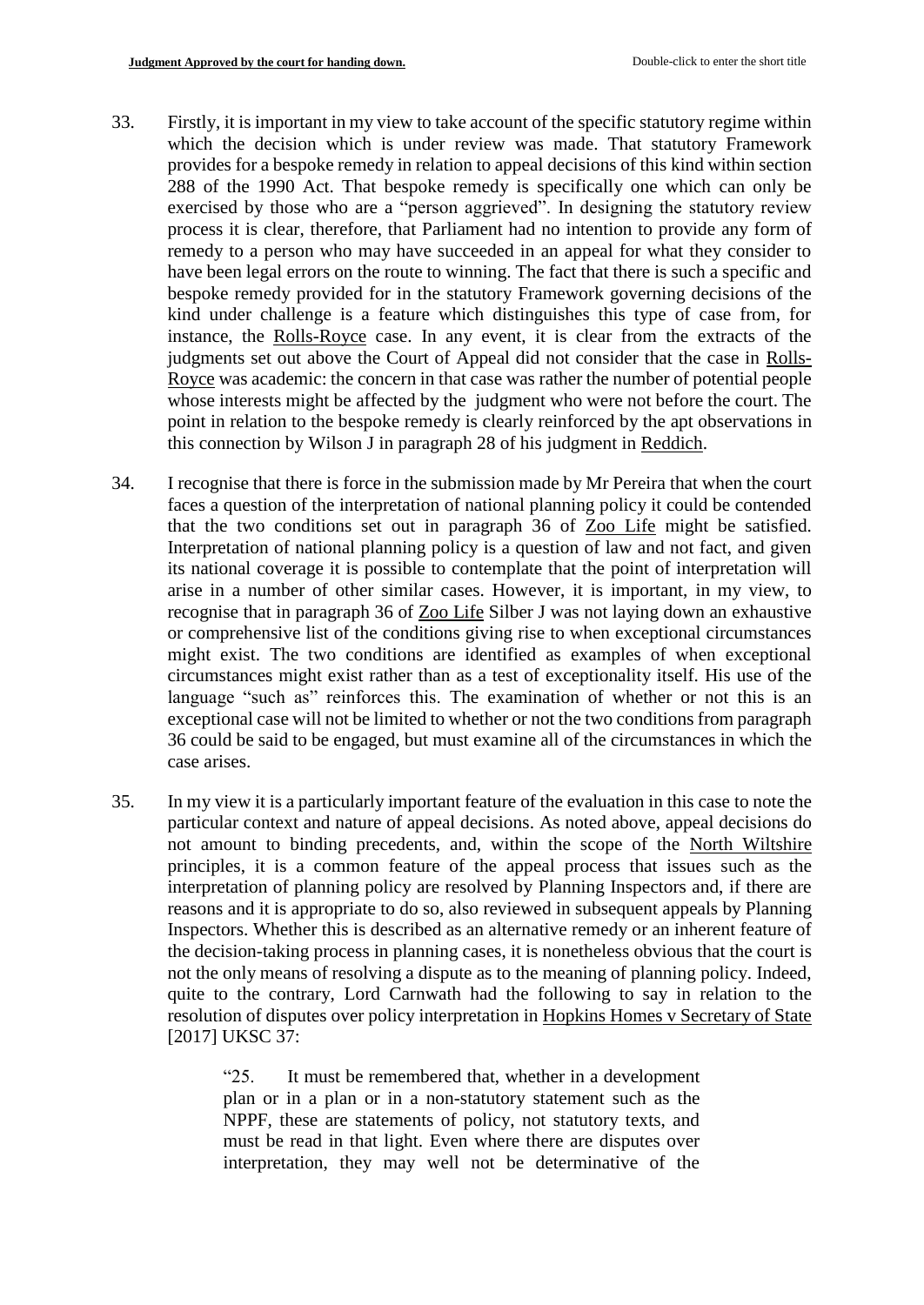outcome. (As will appear, the present can be seen as such a case.) Furthermore, the courts should respect the expertise of the specialist planning inspectors, and start at the least from the presumption that they will have understood the policy framework correctly. With the support and guidance of the planning inspectorate, they have primary responsibility for resolving disputes between planning authorities, developers and others, over the practical application of the policies, national or local. As I observed in the Court of Appeal (Wychavon District Council v Secretary of State for Communities and Local Government [2009] PTSR 19, para 43) their position is in some way analogues to that of expert tribunals, in respect of which the courts have cautioned against undue intervention by the courts in policy judgments within the areas of specialist competence: see AH (Sudan) v Secretary of State for the Home Department (United Nations High Comr for Refugees intervening) [2008] AC 678, para 30, per Baroness Hale of Richmond.

26. Recourse to the courts may sometimes be needed to resolve direct issues of law, or to ensure consistency of interpretation in relation to specific policies, as in the Tesco case. In that exercise the specialist judges of the Planning Court have an important role."

- 36. These observations reinforce that whilst the court may have a final say in relation to the interpretation of planning policy, in the first instance and in many cases the interpretation of policy will be resolved by specialist Planning Inspectors who are accustomed to undertake the task of interpreting planning policy as a regular part of their role in reaching appeal decisions. The Claimant's dissatisfaction with the Defendant or his Inspector's interpretation of planning policy is a matter which can be perfectly properly ventilated and re-examined in a subsequent appeal if there is good reason to do so; if the interpretation is persisted in and a decision adverse to a Claimant arises then the Claimant has at that stage the right to ask the court to intervene. Even if, therefore, one were to accept that a dispute about the interpretation of national planning policy may have a reach or coverage which might engage a significant number of other cases, that would not in my view be sufficient to justify the courts intervention in circumstances where the structure of the appeal decision-taking process is such that no conclusion as to the interpretation of planning policy in an appeal decision is a binding precedent and, when the interpretation complained about actually has a decisive impact on the appeal decision the appropriate procedure under section 288 of the 1990 Act can be engaged.
- 37. There are also in my view difficulties with the court engaging in what are effectively section 288 challenges brought by a party who is not a "person aggrieved" in terms of relief and procedure. As set out above, Mr Pereira seeks relief in the form of the grant of a declaration, or alternatively a narrative declaration in the form of a judgment. However, the court plainly has to consider whether or not the strictures in relation to the refusal of the grant of relief contained in section 31(2A) of the 1991 Act are engaged. The grant of relief must be refused "if it appears to the court to be highly likely that the outcome for the applicant would not have been substantially different if the